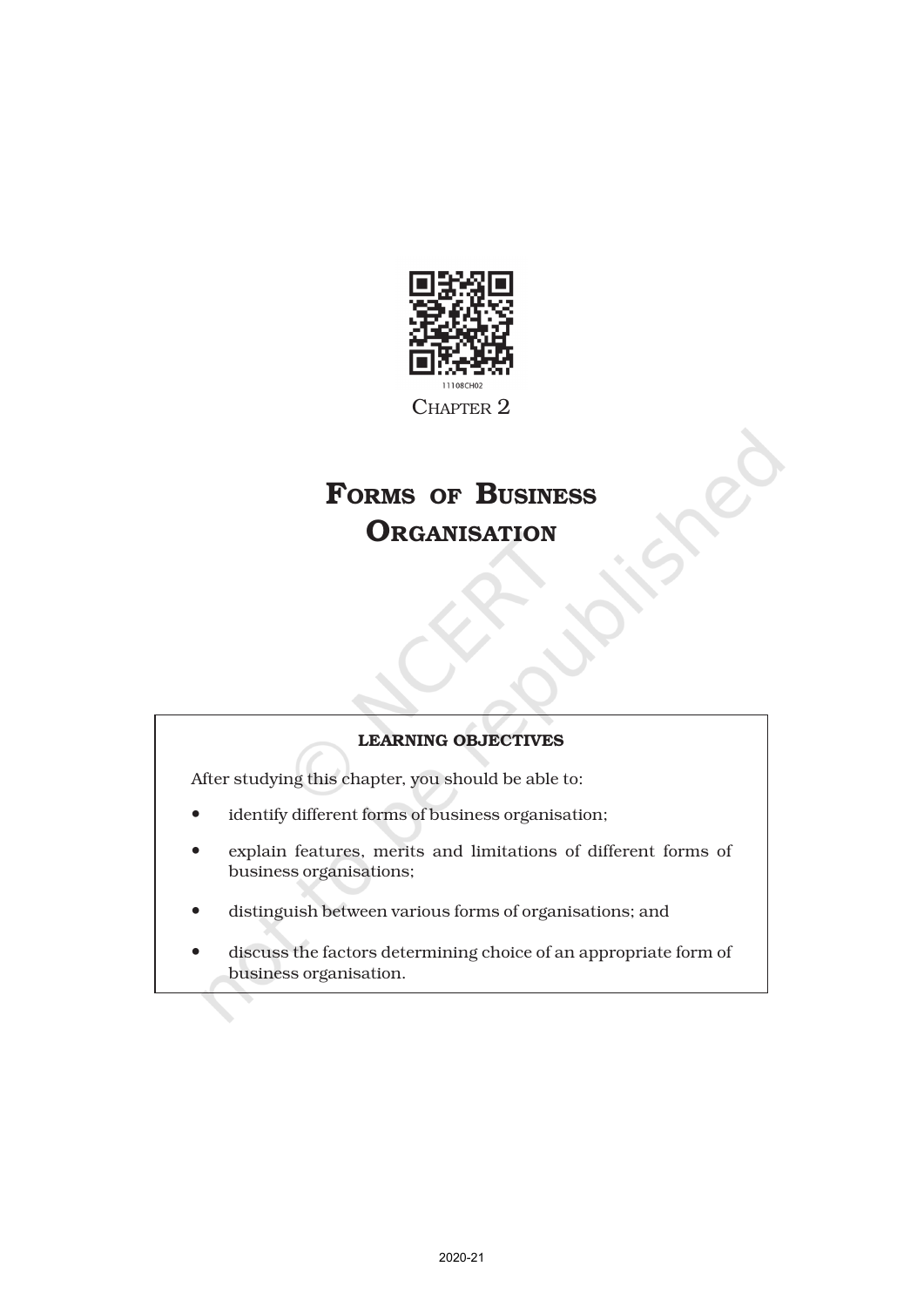Neha, a bright final year student was waiting for her results to be declared. While at home she decided to put her free time to use. Having an aptitude for painting, she tried her hand at decorating clay pots and bowls with designs. She was excited at the praise showered on her by her friends and acquaintances on her work. She even managed to sell a few pieces of unique hand pottery from her home to people living in and around her colony. Operating from home, she was able to save on rental payments. She gained a lot of popularity by word of mouth publicity as a sole proprietor. She further perfected her skills of painting pottery and created new motifs and designs. All this generated great interest among her customers and provided a boost to the demand for her products. By the end of summer, she found that she had been able to make a profit of Rs. 2500 from her paltry investment in colours, pottery and drawing sheets. She felt motivated to take up this work as a career. She has, therefore, decided to set up her own artwork business. She can continue running the business on her own as a sole proprietor, but she needs more money for doing business on a larger scale. Her father has suggested that she should form a partnership with her cousin to meet the need for additional funds and for sharing the responsibilities and risks. Side by side, he is of the opinion that it is possible that the business might grow further and may require the formation of a company. She is in a fix as to what form of business organisation she should go in for?

### 2.1 INTRODUCTION

If one is planning to start a business or is interested in expanding an existing one, an important decision relates to the choice of the form of organisation. The most appropriate form is determined by weighing the advantages and disadvantages of each type of organisation against one's own requirements.

Various forms of business organisations from which one can choose the right one include:

- (a) Sole proprietorship,
- (b) Joint Hindu family business,
- (c) Partnership,
- (d) Cooperative societies, and
- (e) Joint stock company.

Let us start our discussion with sole proprietorship — the simplest form of business organisation, and then move on to analysing more complex forms of organisations.

### 2.2 SOLE PROPRIETORSHIP

Do you often go in the evenings to buy registers, pens, chart papers, etc., from a small neighbourhood stationery store? Well, in all probability in the course of your transactions, you have interacted with a sole proprietor.

Sole proprietorship is a popular form of business organisation and is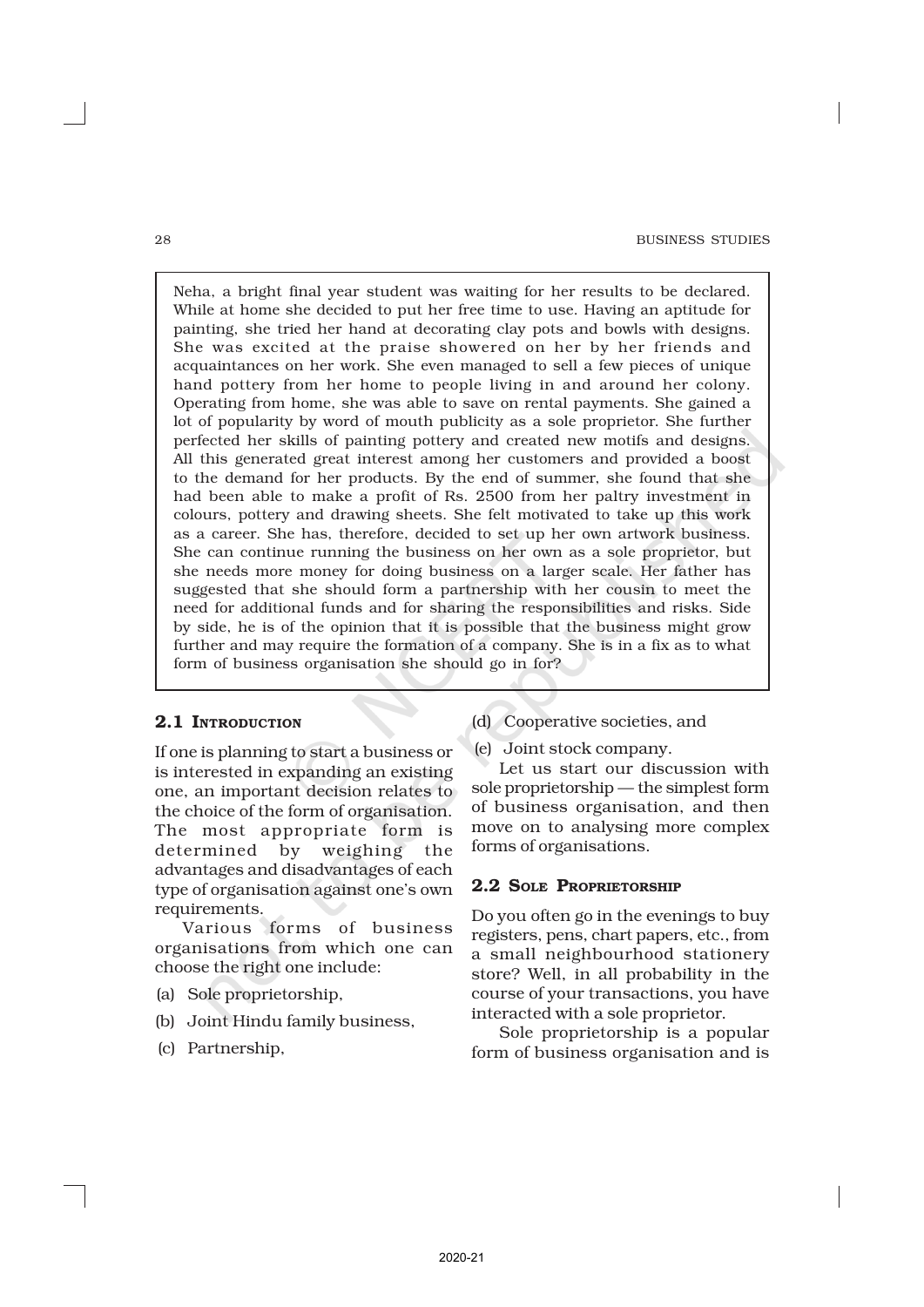the most suitable form for small businesses, especially in their initial years of operation. Sole proprietorship refers to a form of business organisation which is owned, managed and controlled by an individual who is the recipient of all profits and bearer of all risks. This is evident from the term itself. The word "sole" implies "only", and "proprietor" refers to "owner". Hence, a sole proprietor is the one who is the *only owner* of a business.

This form of business is particularly common in areas of personalised services such as beauty parlours, hair saloons and small scale activities like running a retail shop in a locality.

formation as well as closure of business.

(ii) Liability: Sole proprietors have unlimited liability. This implies that the owner is personally responsible for payment of debts in case the assets of the business are not sufficient to meet all the debts. As such the owner's personal possessions such as his/her personal car and other assets could be sold for repaying the debt. Suppose the total outside liabilities of XYZ dry cleaner, a sole proprietorship firm, are Rs. 80,000 at the time of dissolution, but its assets are Rs. 60,000 only. In such a situation the proprietor will have to bring in Rs. 20,000 from her personal sources even if she has to sell

Sole trader is a type of business unit where a person is solely responsible for providing the capital, for bearing the risk of the enterprise and for the management of business.

*J.L. Hansen*

The individual proprietorship is the form of business organisation at the head of which stands an individual as one who is responsible, who directs its operations and who alone runs the risk of failure.

*L.H. Haney*

#### Features

Salient characteristics of the sole proprietorship form of organisation are as follows:

(i) Formation and closure: There is no separate law that governs sole proprietorship. Hardly any legal formalities are required to start a sole proprietary business, though in some cases one may require a license. Closure of the business can also be done easily. Thus, there is ease in her personal property to repay the firm's debts.

(iii) Sole risk bearer and profit recipient: The risk of failure of business is borne all alone by the sole proprietor. However, if the business is successful, the proprietor enjoys all the benefits. He receives all the business profits which become a direct reward for his risk bearing.

(iv) Control: The right to run the business and make all decisions lies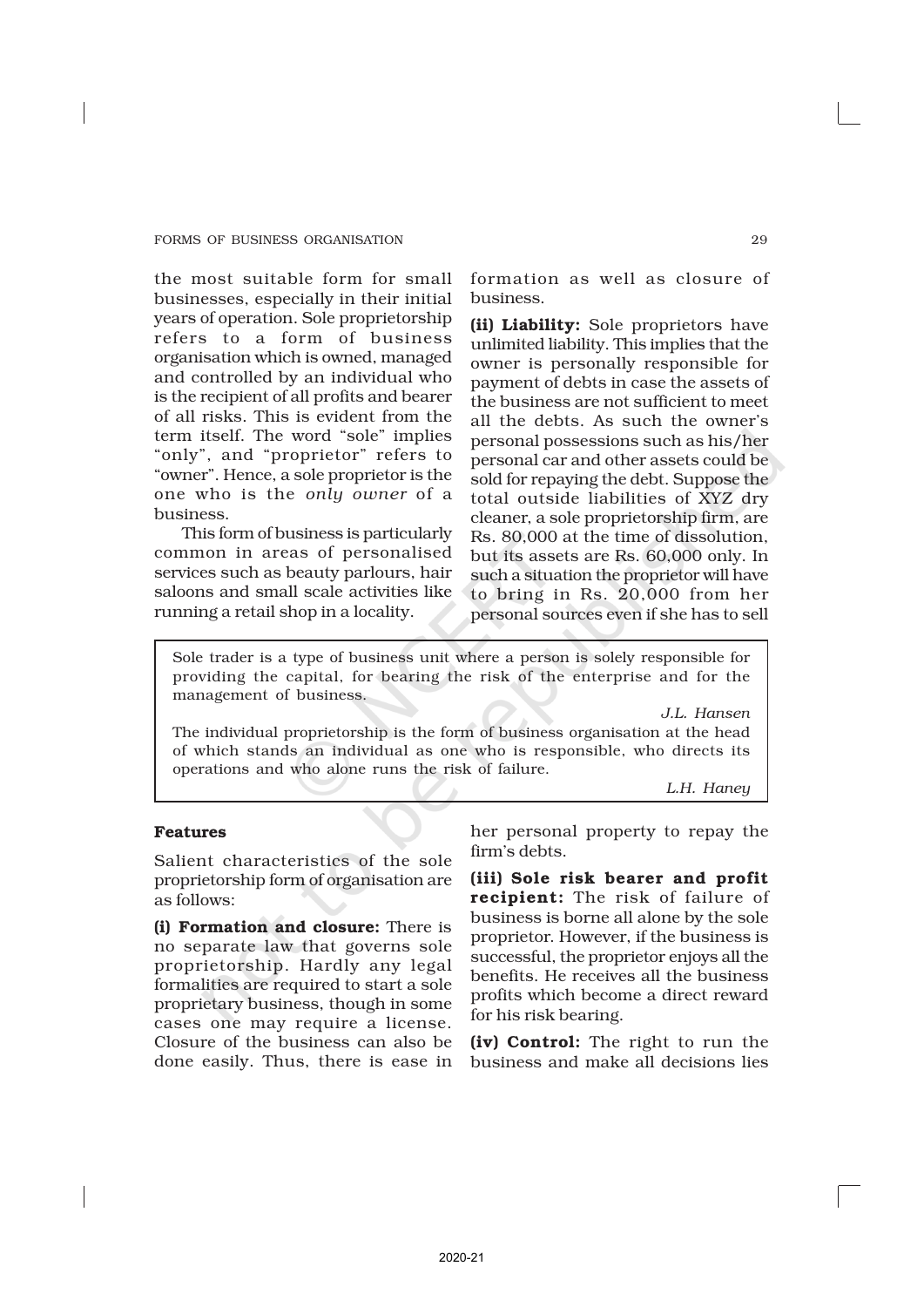absolutely with the sole proprietor. He can carry out his plans without any interference from others.

(v) No separate entity: In the eyes of the law, no distinction is made between the sole trader and his business, as business does not have an identity separate from the owner. The owner is, therefore, held responsible for all the activities of the business.

(vi) Lack of business continuity: The sale proprietorship business is owned and controlled by one person, therefore death, insanity, imprisonment, physical ailment or bankruptcy of the sole proprietor will have a direct and detrimental effect on the business and may even cause closure of the business.

### Merits

Sole proprietorship offers many advantages. Some of the important ones are as follows:

(i) Quick decision making: A sole proprietor enjoys considerable degree of freedom in making business decisions. Further the decision making is prompt because there is no need to consult others. This may lead to timely capitalisation of market opportunities as and when they arise.

(ii) Confidentiality of information: Sole decision making authority enables the proprietor to keep all the information related to business operations confidential and maintain

#### A Refreshing Start: Coca Cola Owes its Origin to a Sole Proprietor!

The product that has given the world its best-known taste was born in Atlanta, Georgia, on May 8, 1886. Dr. John Stith Pemberton, a local pharmacist, produced the syrup for Coca-Cola® , and carried a jug of the new product down the street to Jacobs' Pharmacy, where it was sampled, pronounced "excellent" and placed on sale for five cents a glass as a soda fountain drink. Dr. Pemberton never realised the potential of the beverage he created. He gradually sold portions of his business to various partners and, just prior to his death in 1888, sold his remaining interest in Coca-Cola to Asa G. Candler. An Atlantan with great business acumen, Mr. Candler proceeded to buy additional business rights and acquire complete control.

On May 1, 1889, Asa Candler published a full-page advertisement in *The Atlanta Journal*, proclaiming his wholesale and retail drug business as *"sole proprietors of Coca-Cola ... Delicious. Refreshing. Exhilarating. Invigorating."* Sole ownership, which Mr. Candler did not actually achieve until 1891, needed an investment of \$ 2,300.

It was only in 1892 that Mr. Candler formed a company called The Coca-Cola Corporation.

*Source: Website of Coca Cola company.*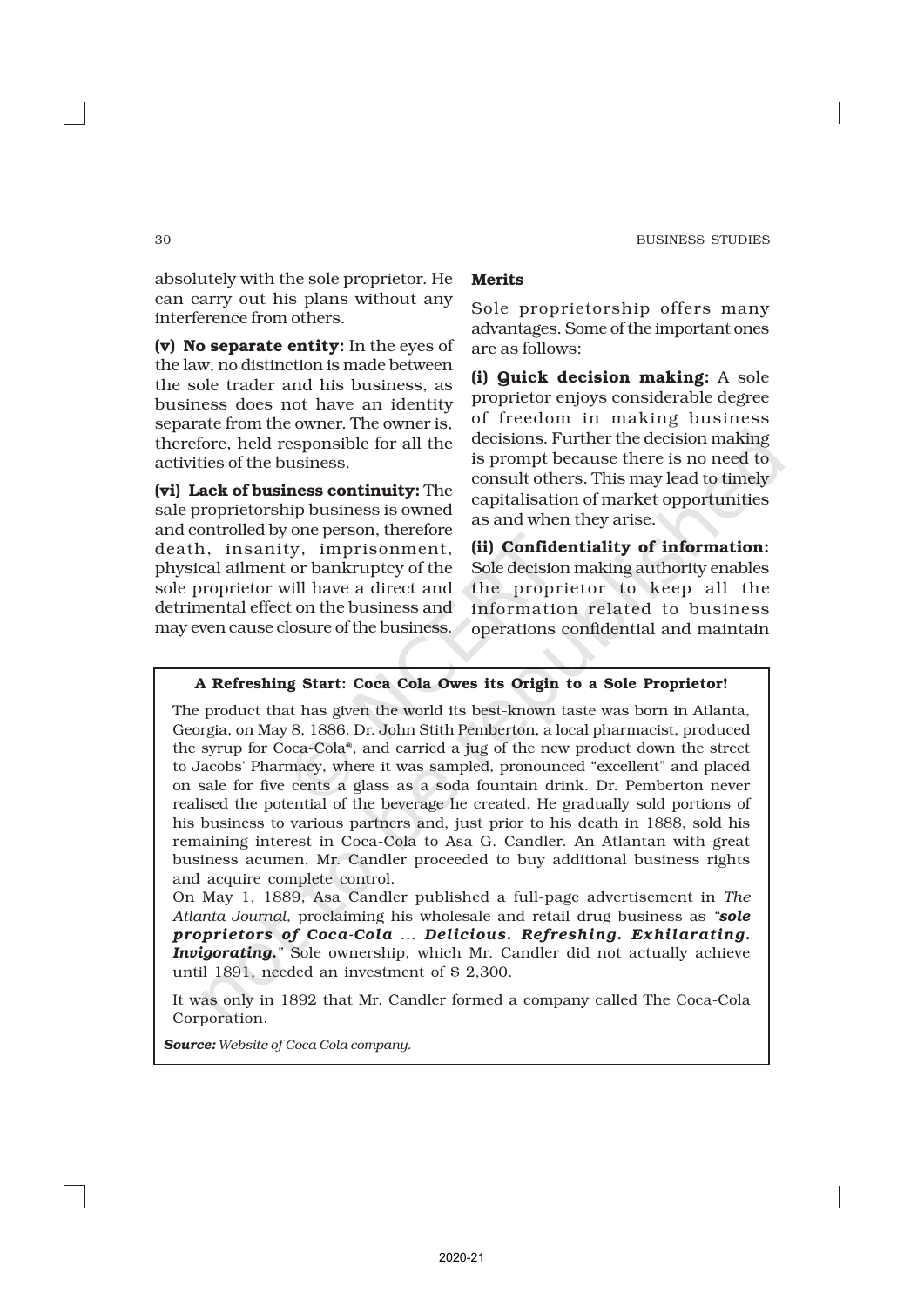secrecy. A sole trader is also not bound by law to publish firm's accounts.

(iii) Direct incentive: A sole proprietor directly reaps the benefits of his/her efforts as he/she is the sole recipient of all the profit. The need to share profits does not arise as he/she is the single owner. This provides maximum incentive to the sole trader to work hard.

(iv) Sense of accomplishment: There is a personal satisfaction involved in working for oneself. The knowledge that one is responsible for the success of the business not only contributes to self-satisfaction but also instils in the individual a sense of accomplishment and confidence in one's abilities.

(v) Ease of formation and closure: An important merit of sole proprietorship is the possibility of entering into business with minimal legal formalities. There is no separate law that governs sole proprietorship. As sole proprietorship is the least regulated form of business, it is easy to start and close the business as per the wish of the owner.

# Limitations

Notwithstanding various advantages, the sole proprietorship form of organisation is not free from limitations. Some of the major limitations of sole proprietorship are as follows:

(i) Limited resources: Resources of a sole proprietor are limited to his/her personal savings and borrowings from

others. Banks and other lending institutions may hesitate to extend a long term loan to a sole proprietor. Lack of resources is one of the major reasons why the size of the business rarely grows much and generally remains small.

(ii) Limited life of a business concern: The sole proprietorship business is owned and controlled by one person, so death, insanity, imprisonment, physical ailment or bankruptcy of a proprietor affects the business and can lead to its closure.

(iii) Unlimited liability: A major disadvantage of sole proprietorship is that the owner has unlimited liability. If the business fails, the creditors can recover their dues not merely from the business assets, but also from the personal assets of the proprietor. A poor decision or an unfavourable circumstance can create serious financial burden on the owner. That is why a sole proprietor is less inclined to take risks in the form of innovation or expansion.

(iv) Limited managerial ability: The owner has to assume the responsibility of varied managerial tasks such as purchasing, selling, financing, etc. It is rare to find an individual who excels in all these areas. Thus decision making may not be balanced in all the cases. Also, due to limited resources, sole proprietor may not be able to employ and retain talented and ambitious employees.

Though sole proprietorship suffers from various shortcomings, many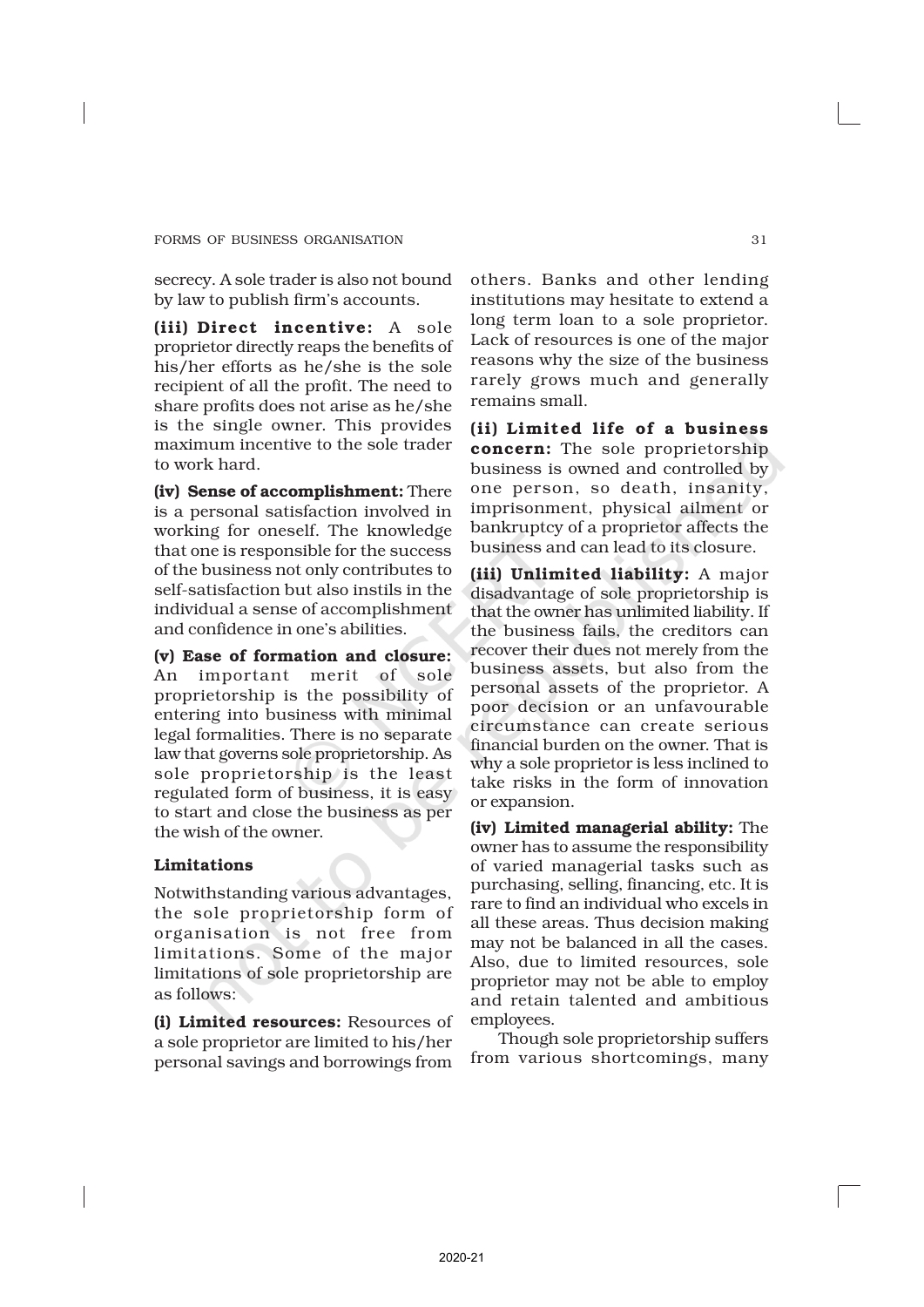entrepreneurs opt for this form of organisation because of its inherent advantages. It requires less amount of capital. It is best suited for businesses which are carried out on a small scale and where customers demand personalised services.

# 2.3 JOINT HINDU FAMILY BUSINESS

Joint Hindu family business is a specific form of business organisation found only in India. It is one of the oldest forms of business organisation in the country. It refers to a form of organisation wherein the business is owned and carried on by the members of the Hindu Undivided Family (HUF). It is governed by the Hindu Law. The basis of membership in the business is birth in a particular family and three

# Features

The following points highlight the essential characteristics of the joint Hindu family business.

(i) Formation: For a joint Hindu family business, there should be at least two members in the family and ancestral property to be inherited by them. The business does not require any agreement as membership is by birth. It is governed by the Hindu Succession Act, 1956.

(ii) Liability: The liability of all members except the *karta* is limited to their share of co-parcenery property of the business. The *karta*, however, has unlimited liability.

(iii) Control: The control of the family business lies with the *karta*. He takes

### Gender Equality in the Joint Hindu Family a Reality

According to the Hindu Succession (Amendment) Act, 2005, the daughter of a coparcener of a Joint Hindu Family shall, by birth, become a coparcener. At the time of partition of such a 'Joint Hindu Family' the coparcenary property shall be equally divided to all the coparceners irrespective of their gender (male or female). The eldest member (male or female) of 'Joint Hindu Family' shall become *Karta*. Married daughter has equal rights in property of a Joint Hindu Family.

successive generations can be members in the business.

The business is controlled by the head of the family who is the eldest member and is called *karta*. All members have equal ownership right over the property of an ancestor and they are known as *co-parceners*.

all the decisions and is authorised to manage the business. His decisions are binding on the other members.

(iv) Continuity: The business continues even after the death of the *karta* as the next eldest member takes up the position of *karta*, leaving the business stable. The business can,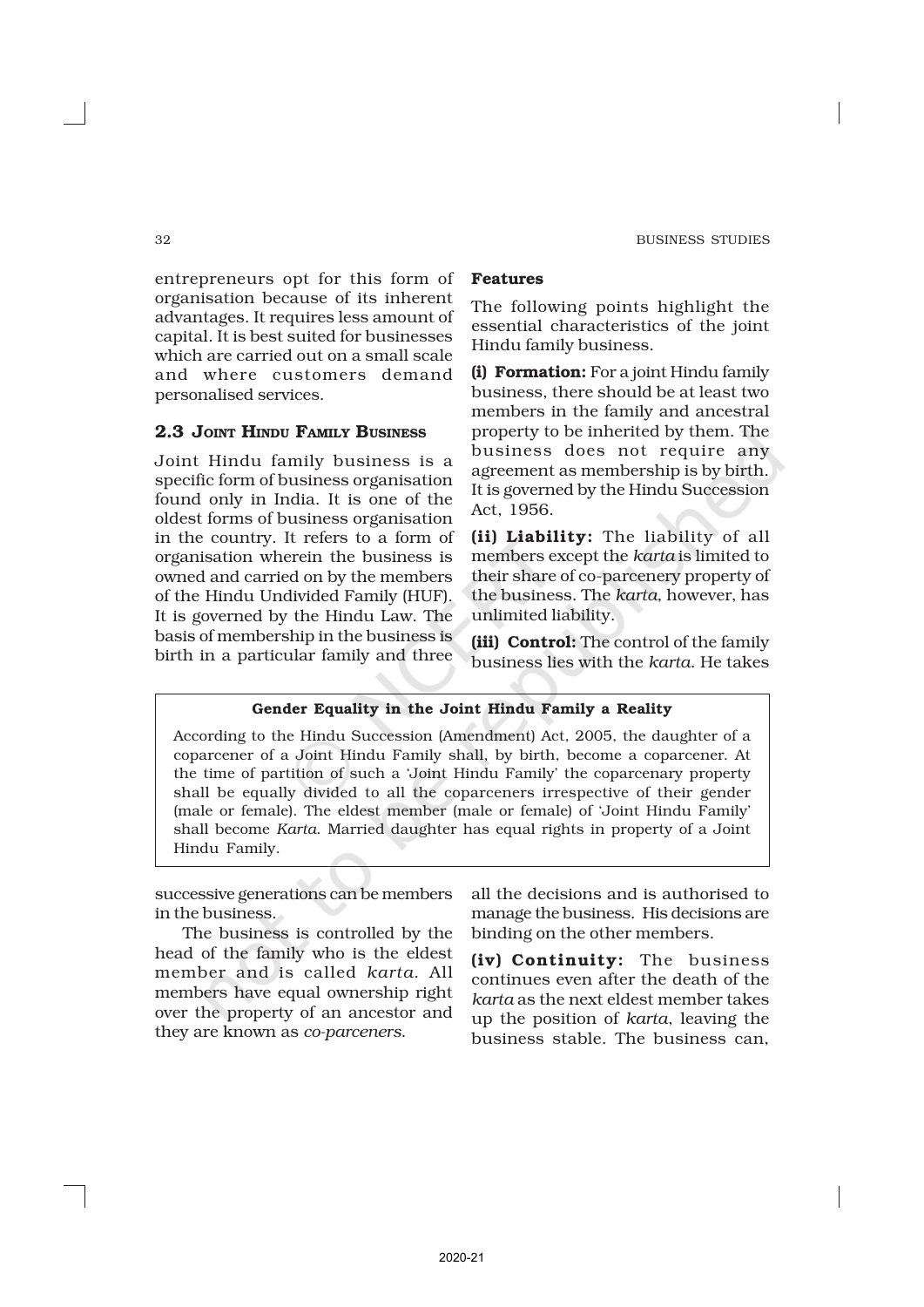however, be terminated with the mutual consent of the members.

(v) Minor Members: The inclusion of an individual into the business occurs due to birth in a Hindu Undivided Family. Hence, minors can also be members of the business.

### Merits

The advantages of the joint Hindu family business are as follows:

(i) Effective control: The *karta* has absolute decision making power. This avoids conflicts among members as no one can interfere with his right to decide. This also leads to prompt and flexible decision making.

(ii) Continued business existence: The death of the *karta* will not affect the business as the next eldest member will then take up the position. Hence, operations are not terminated and continuity of business is not threatened.

(iii) Limited liability of members: The liability of all the co-parceners except the *karta* is limited to their share in the business, and consequently their risk is well-defined and precise.

(iv) Increased loyalty and cooperation: Since the business is run by the members of a family, there is a greater sense of loyalty towards one other. Pride in the growth of business is linked to the achievements of the family. This helps in securing better cooperation from all the members.

# Limitation

The following are some of the limitations of a joint Hindu family business.

(i) Limited resources: The joint Hindu family business faces the problem of limited capital as it depends mainly on ancestral property. This limits the scope for expansion of business.

(ii) Unlimited liability of *karta*: The *karta* is burdened not only with the responsibility of decision making and management of business, but also suffers from the disadvantage of having unlimited liability. His personal property can be used to repay business debts.

(iii) Dominance of *karta*: The *karta* individually manages the business which may at times not be acceptable to other members. This may cause conflict amongst them and may even lead to break down of the family unit.

(iv) Limited managerial skills: Since the *karta* cannot be an expert in all areas of management, the business may suffer as a result of his unwise decisions. His inability to decide effectively may result into poor profits or even losses for the organisation.

The joint Hindu family business is on the decline because of the diminishing number of joint Hindu families in the country.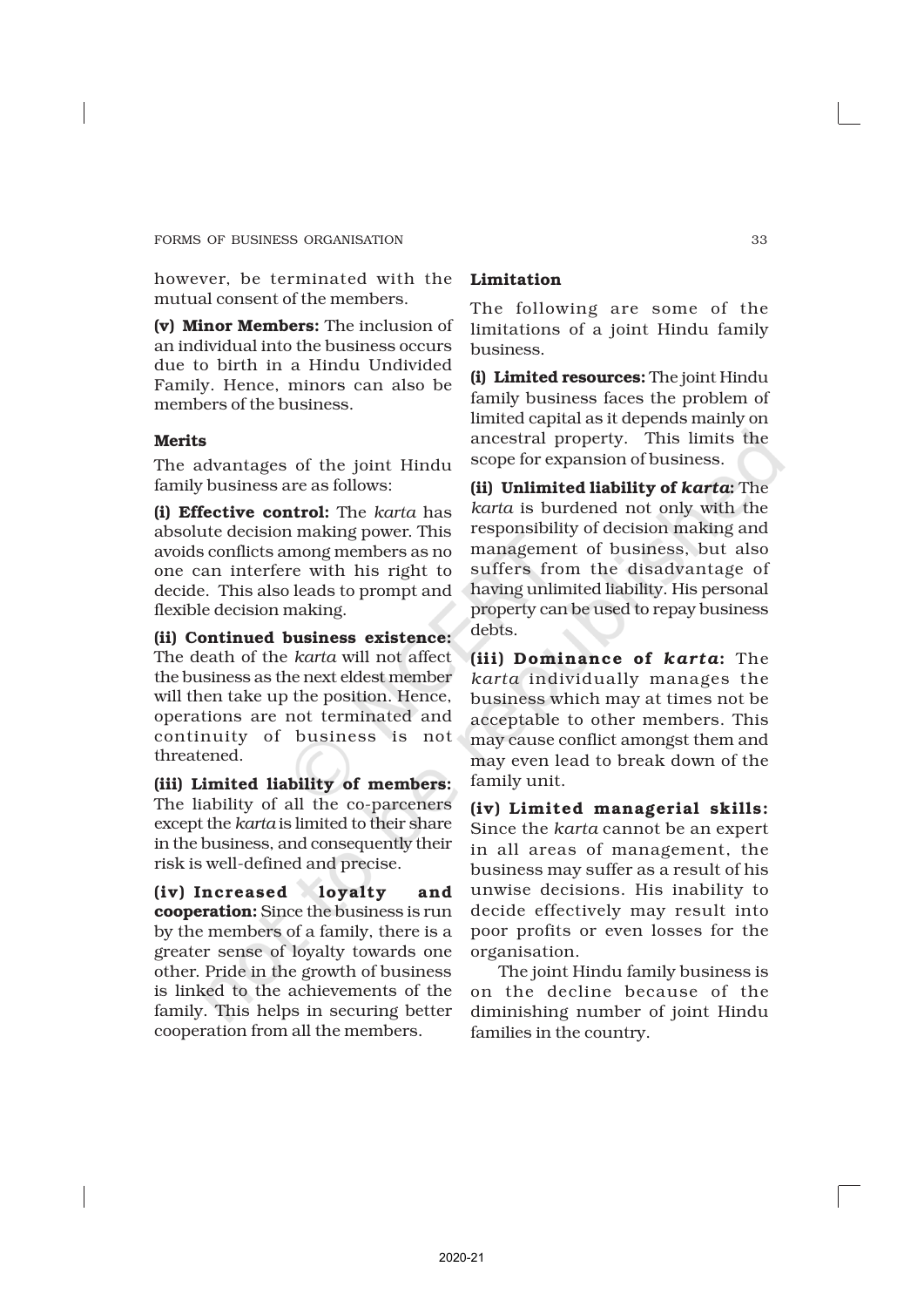#### 34 BUSINESS STUDIES

# 2.4 PARTNERSHIP

The inherent disadvantage of the sole proprietorship in financing and managing an expanding business paved the way for partnership as a viable option. Partnership serves as an answer to the needs of greater capital investment, varied skills and sharing of risks.

must be lawful and run with the motive of profit. Thus, two people coming together for charitable purposes will not constitute a partnership.

(ii) Liability: The partners of a firm have unlimited liability. Personal assets may be used for repaying debts in case the business assets are insufficient.

Partnership is the relation between persons competent to make contracts who have agreed to carry on a lawful business in common with a view to private gain.

*L H Haney* Partnership is the relation which subsists between persons who have agreed to combine their property, labour or skill in some business and to share the profits therefrom between them.

*The Indian Contract Act* 1872

The Indian Partnership Act, 1932 defines partnership as "the relation between persons who have agreed to share the profit of the business carried on by all or any one of them acting for all."

### Features

Definitions given above point to the following major characteristics of the partnership form of business organisation.

(i) Formation: The partnership form of business organisation is governed by the Indian Partnership Act, 1932. It comes into existence through a legal agreement wherein the terms and conditions governing the relationship among the partners, sharing of profits and losses and the manner of conducting the business are specified. It may be pointed out that the business

Further, the partners are jointly and individually liable for payment of debts. Jointly, all the partners are responsible for the debts and they contribute in proportion to their share in business and as such are liable to that extent. Individually too, each partner can be held responsible repaying the debts of the business. However, such a partner can later recover from other partners an amount of money equivalent to the shares in liability defined as per the partnership agreement.

(iii) Risk bearing: The partners bear the risks involved in running a business as a team. The reward comes in the form of profits which are shared by the partners in an agreed ratio. However, they also share losses in the same ratio in the event of the firm incurring losses.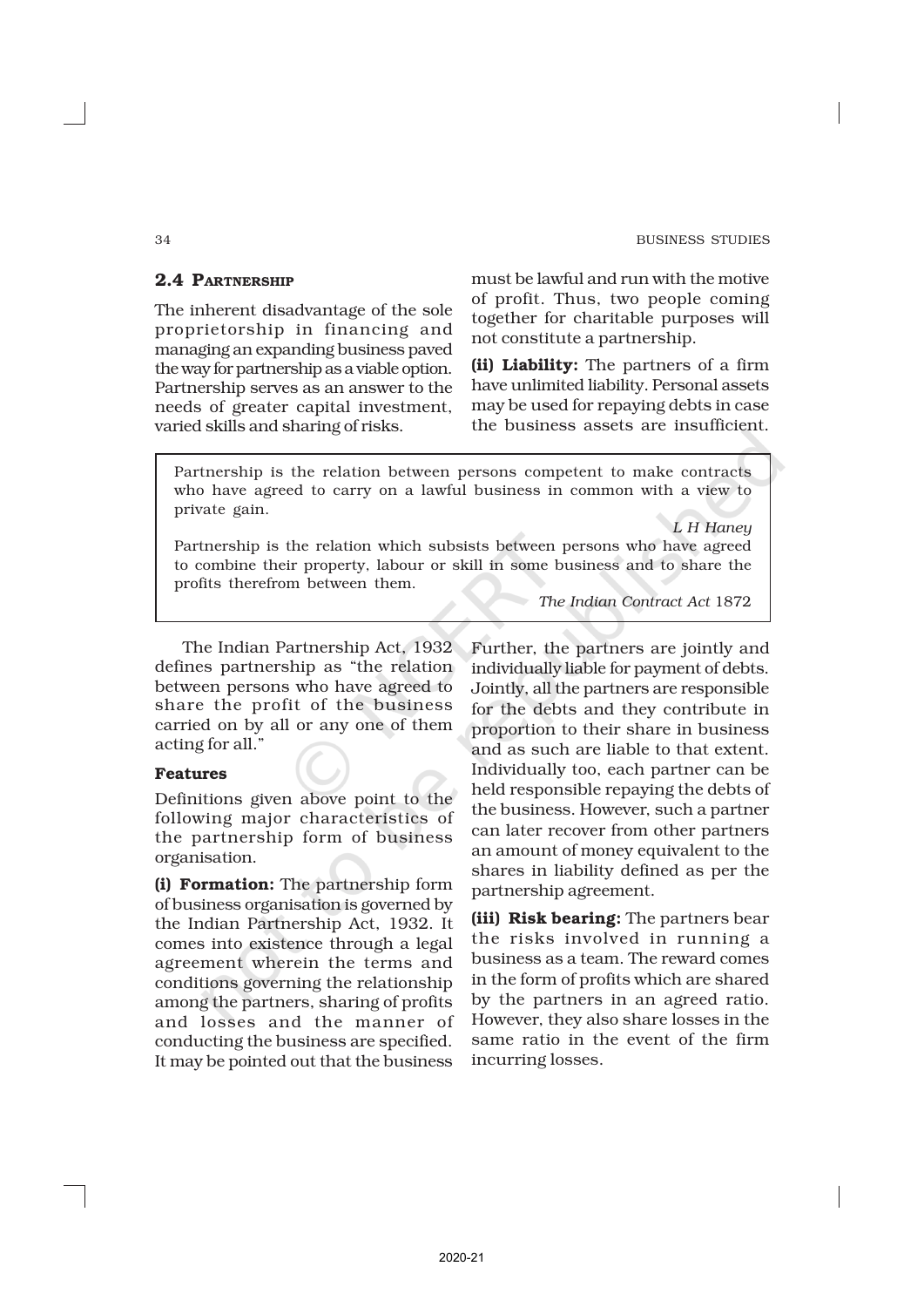### (iv) Decision making and control:

The partners share amongst themselves the responsibility of decision making and control of day to day activities. Decisions are generally taken with mutual consent. Thus, the activities of a partnership firm are managed through the joint efforts of all the partners.

(v) Continuity: Partnership is characterised by lack of continuity of business since the death, retirement, insolvency or insanity of any partner can bring an end to the business. However, the remaining partners may if they so desire continue the business on the basis of a new agreement.

(vi) Number of Partners: The minimum number of partners needed to start a partnership firm is two. According to section 464 of the Companies Act 2013, maximum number of partners in a partnership firm can be 100, subject to the number prescribed by the government. As per Rule 10 of The Companies (miscelleneous) Rules 2014, at present the maximum number of members can be 50.

(vii) Mutual agency: The definition of partnership highlights the fact that it is a business carried on by all or any one of the partners acting for all. In other words, every partner is both an agent and a principal. He is an agent of other partners as he represents them and thereby binds them through his acts. He is a principal as he too can be bound by the acts of other partners.

# Merits

The following points describe the advantages of a partnership firm.

(i) Ease of formation and closure: A partnership firm can be formed easily by putting an agreement between the prospective partners into place whereby they agree to carryout the business of the firm and share risks. There is no compulsion with respect to registration of the firm. Closure of the firm too is an easy task.

(ii) Balanced decision making: The partners can oversee different functions according to their areas of expertise. Because an individual is not forced to handle different activities, this not only reduces the burden of work but also leads to fewer errors in judgements. As a consequence, decisions are likely to be more balanced.

(iii) More funds: In a partnership, the capital is contributed by a number of partners. This makes it possible to raise larger amount of funds as compared to a sole proprietor and undertake additional operations when needed.

(iv) Sharing of risks: The risks involved in running a partnership firm are shared by all the partners. This reduces the anxiety, burden and stress on individual partners.

(v) Secrecy: A partnership firm is not legally required to publish its accounts and submit its reports. Hence it is able to maintain confidentiality of information relating to its operations.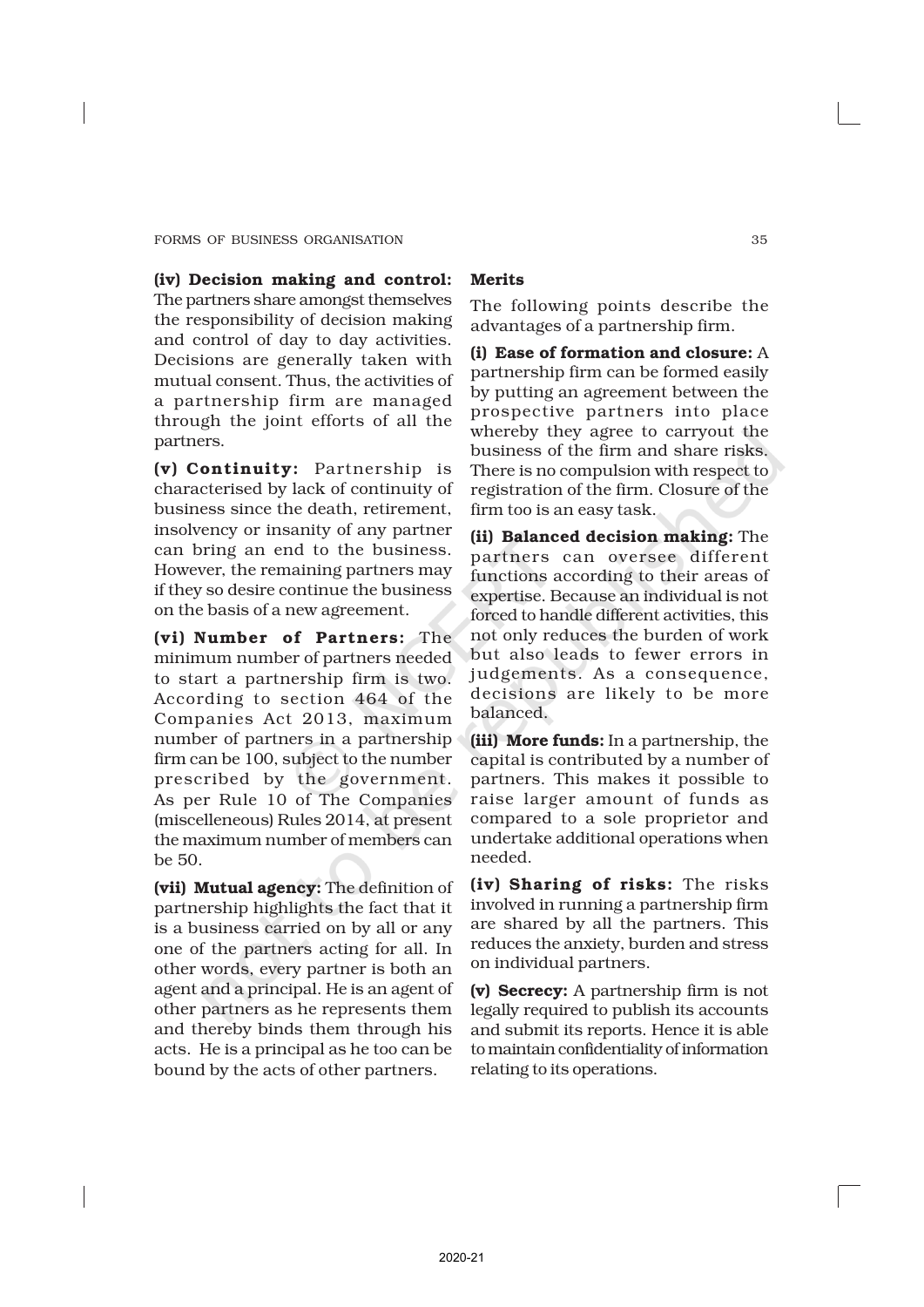# Limitations

A partnership firm of business organisation suffers from the following limitations:

(i) Unlimited liability: Partners are liable to repay debts even from their personal resources in case the business assets are not sufficient to meet its debts. The liability of partners is both joint and several which may prove to be a drawback for those partners who have greater personal wealth. They will have to repay the entire debt in case the other partners are unable to do so.

(ii) Limited resources: There is a restriction on the number of partners, and hence contribution in terms of capital investment is usually not sufficient to support large scale business operations. As a result, partnership firms face problems in expansion beyond a certain size.

(iii) Possibility of conflicts: Partnership is run by a group of persons wherein decision making authority is shared. Difference in opinion on some issues may lead to disputes between partners. Further, decisions of one partner are binding on other partners. Thus an unwise decision by some one may result in financial ruin for all others. In case a partner desires to leave the firm, this can result in termination of partnership as there is a restriction on transfer of ownership.

(iv) Lack of continuity: Partnership comes to an end with the death, retirement, insolvency or lunacy of any partner. It may result in lack of continuity. However, the remaining partners can enter into a fresh agreement and continue to run the business.

(v) Lack of public confidence: A partnership firm is not legally required to publish its financial reports or make other related information public. It is, therefore, difficult for any member of the public to ascertain the true financial status of a partnership firm. As a result, the confidence of the public in partnership firms is generally low.

# 2.4.1 Types of Partners

A partnership firm can have different types of partners with different roles and liabilities. An understanding of these types is important for a clear understanding of their rights and responsibilities. These are described as follows:

(i) Active partner: An active partner is one who contributes capital, participates in the management of the firm, shares its profits and losses, and is liable to an unlimited extent to the creditors of the firm. These partners take actual part in carrying out business of the firm on behalf of other partners.

(ii) Sleeping or dormant partner: Partners who do not take part in the day to day activities of the business are called sleeping partners. A sleeping partner, however, contributes capital to the firm, shares its profits and losses, and has unlimited liability.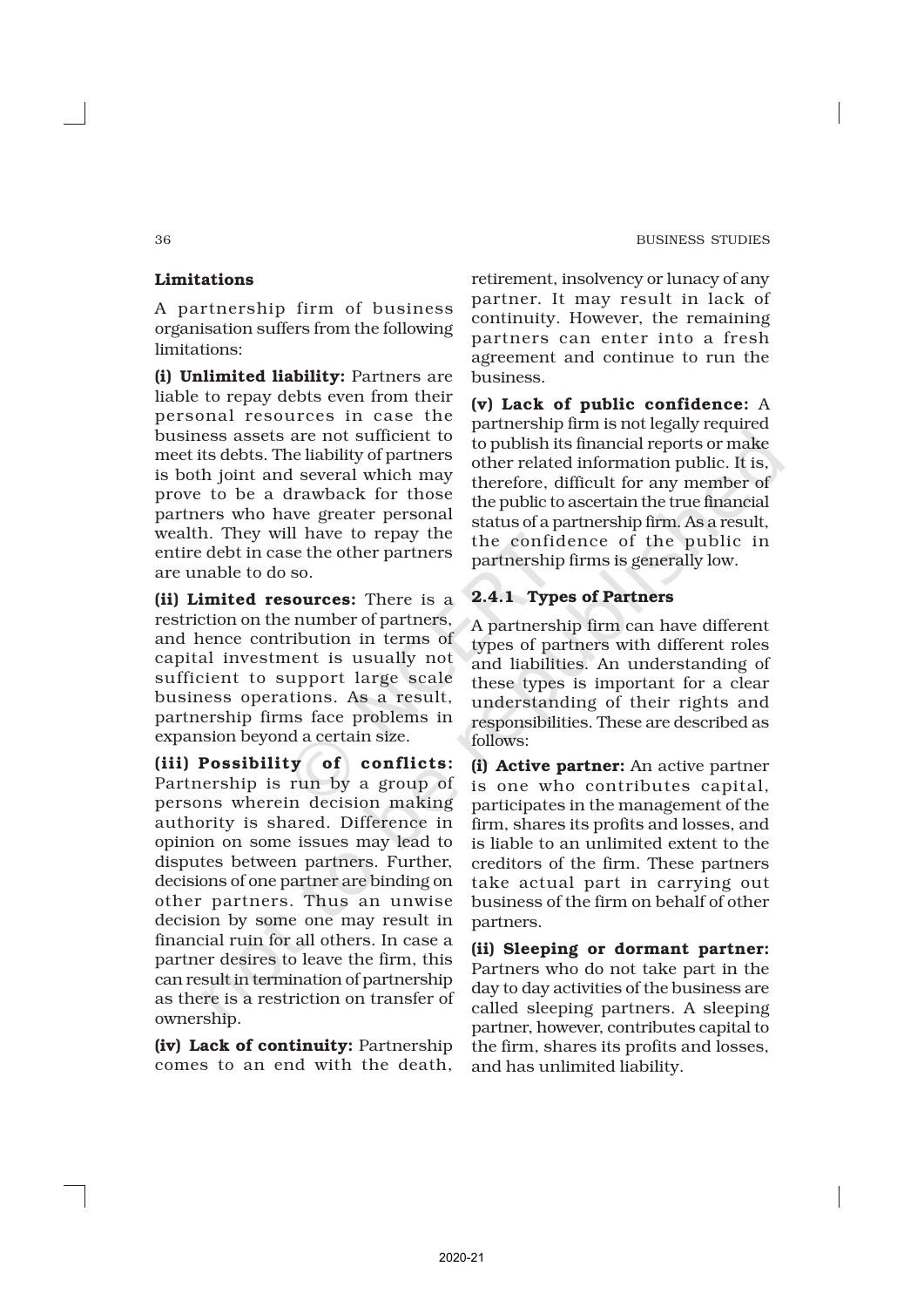(iii) Secret partner: A secret partner is one whose association with the firm is unknown to the general public. Other than this distinct feature, in all other aspects he is like the rest of the partners. He contributes to the capital of the firm, takes part in the management, shares its profits and losses, and has unlimited liability towards the creditors.

(iv) Nominal partner: A nominal partner is one who allows the use of his/her name by a firm, but does not contribute to its capital. He/she does not take active part in managing the firm, does not share its profit or losses but is liable, like other partners, to the third parties, for the repayments of the firm's debts.

(v) Partner by estoppel: A person is considered a partner by estoppel if, through his/her own initiative, conduct or behaviour, he/she gives an impression to others that he/she is a partner of the firm. Such partners are held liable for the debts of the firm because in the eyes of the third party they are considered partners, even though they do not contribute capital or take part in its management. Suppose Rani is a friend of Seema who is a partner in a software firm — Simplex Solutions. On Seema's request, Rani accompanies her to a business meeting with Mohan Softwares and actively participates in the negotiation process for a business deal and gives the impression that she

| Type                           | Capital<br>contribution           | Management                                     | Share in profits/<br>losses                    | Liability              |
|--------------------------------|-----------------------------------|------------------------------------------------|------------------------------------------------|------------------------|
| Active partner                 | Contributes<br>capital            | Participates in<br>management                  | Shares profits/<br>losses                      | Unlimited<br>liability |
| Sleeping or<br>dormant partner | Contributes<br>capital            | Does not<br>participate in<br>management       | Shares profits/<br>losses                      | Unlimited<br>liability |
| Secret partner                 | Contributes<br>capital            | Participates in<br>management,<br>but secretly | Shares profits/<br>losses                      | Unlimited<br>liability |
| Nominal partner                | Does not<br>contribute<br>capital | Does not<br>participate in<br>management       | Generally does<br>not share profits/<br>losses | Unlimited<br>liability |
| Partner by<br>estoppel         | Does not<br>contribute<br>capital | Does not<br>participate in<br>management       | Does not share<br>profits/losses               | Unlimited<br>liability |
| Partner by<br>holding out      | Does not<br>contribute<br>capital | Does not<br>participate in<br>management       | Does not share<br>profits/losses               | Unlimited<br>liability |

Table 2.1 Types of Partners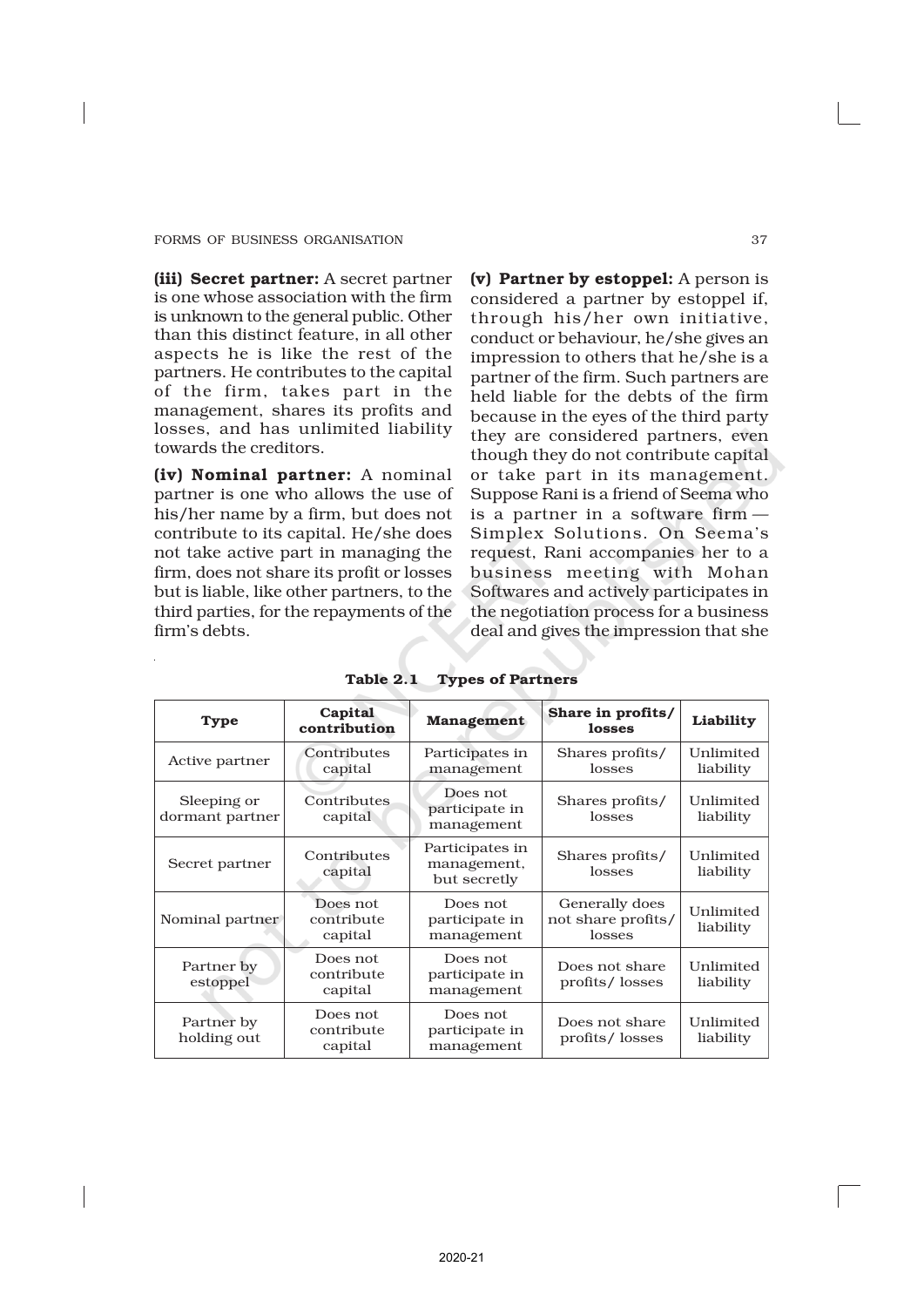#### Minor as a Partner

Partnership is based on legal contract between two persons who agree to share the profits or losses of a business carried on by them. As such a minor is incompetent to enter into a valid contract with others, he cannot become a partner in any firm. However, a minor can be admitted to the benefits of a partnership firm with the mutual consent of all other partners. In such cases, his liability will be limited to the extent of the capital contributed by him and in the firm. He will not be eligible to take an active part in the management of the firm. Thus, a minor can share only the profits and can not be asked to bear the losses. However, he can if he wishes, inspect the accounts of the firm. The status of a minor changes when he attains majority. In fact, on attaining majority, the minor has to decide whether he would like to become a partner in the firm. He has to give a public notice of his decision within six months of attaining majority. If he fails to do so, within the stipulated time, he will be treated as a full-fledged partner and will become liable to the debts of the firm to an unlimited extent, in the same way as other active partners are.

is also a partner in Simplex Solutions. If credit is extended to Simplex Solutions on the basis of these negotiations, Rani would also be liable for repayment of such debt, as if she is a partner of the firm.

(vi) Partner by holding out: A partner by 'holding out' is a person who though is not a partner in a firm but knowingly allows himself/herself to be represented as a partner in a firm. Such a person becomes liable to outside creditors for repayment of any debts which have been extended to the firm on the basis of such representation. In case he is not really a partner and wants to save himself from such a liability, he should immediately issue a denial, clarifying his position that he is not a partner in the firm. If he does not do so, he will be responsible to the third party for any such debts.

### 2.4.2 Types of Partnerships

Partnerships can be classified on the basis of two factors, viz., duration and liability. On the basis of duration, there can be two types of partnerships : 'partnership at will' and 'particular partnership'. On the basis of liability, the two types of partnership include: one 'with limited liability' and the other one 'with unlimited liability'. These types are described in the following sections.

# Classification on the basis of duration

(i) Partnership at will: This type of partnership exists at the will of the partners. It can continue as long as the partners want and is terminated when any partner gives a notice of withdrawal from partnership to the firm.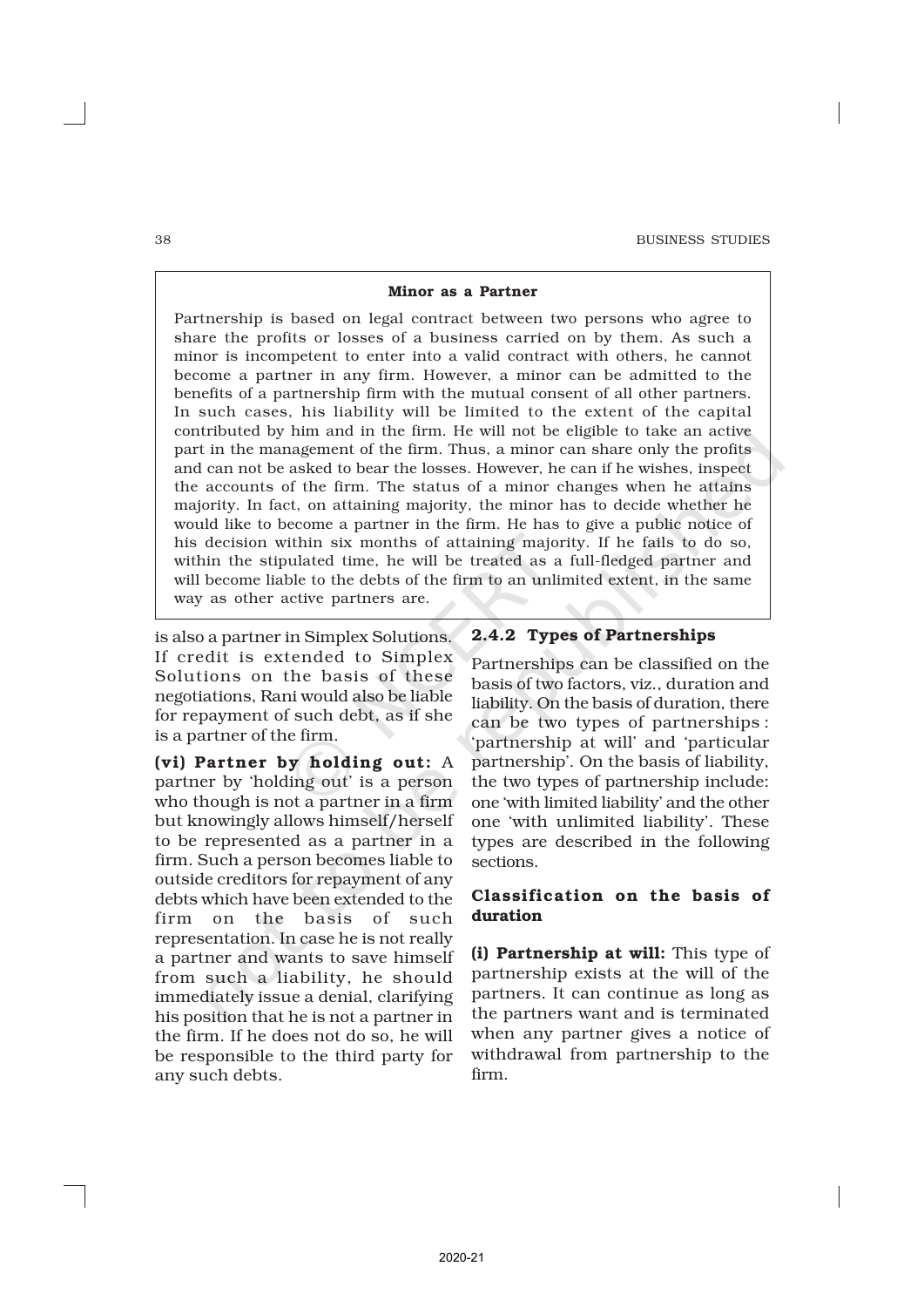(ii) Particular partnership: Partnership formed for the accomplishment of a particular project say construction of a building or an activity to be carried on for a specified time period is called particular partnership. It dissolves automatically when the purpose for which it was formed is fulfilled or when the time duration expires.

# Classification on the basis of liability

(i) General Partnership: In general partnership, the liability of partners is unlimited and joint. The partners enjoy the right to participate in the management of the firm and their acts are binding on each other as well as on the firm. Registration of the firm is optional. The existence of the firm is affected by the death, lunacy, insolvency or retirement of the partners.

(ii) Limited Partnership: In limited partnership, the liability of at least one partner is unlimited whereas the rest may have limited liability. Such a

partnership does not get terminated with the death, lunacy or insolvency of the limited partners. The limited partners do not enjoy the right of management and their acts do not bind the firm or the other partners. Registration of such partnership is compulsory.

This form of partnership was not permitted in India earlier. The permission to form partnership firms with limited liability has been granted after introduction of New Small Enterprise Policy in 1991. The idea behind such a move has been to enable the partnership firms to attract equity capital from friends and relatives of small scale entrepreneurs who were earlier reluctant to help, due to the existence of unlimited liability clause in the partnership form of business.

# 2.4.3 Partnership Deed

A partnership is a voluntary association of people who come together for achieving common objectives. In order to enter into partnership, a clear agreement with respect to the terms, conditions and all aspects concerning

# Price Waterhouse Coopers was a Partnership Firm earlier

Price Waterhouse Coopers, one of the world's top accountancy firms has been created in 1998 by the merger of two companies, Price Waterhouse and Coopers and Lybrand — each with historical roots going back some 150 years to the 19th century Great Britain. In 1850, Samuel Lowell Price set up his accounting business in London. In 1865, he was joined in partnership by William H. Holyland and Edwin Waterhouse. As the firm grew, qualified members of its professional staff were admitted to the partnership. By the late 1800s, Price Waterhouse had gained significant recognition as an accounting firm.

*Source: Price Waterhouse Coopers archives in Columbia University.*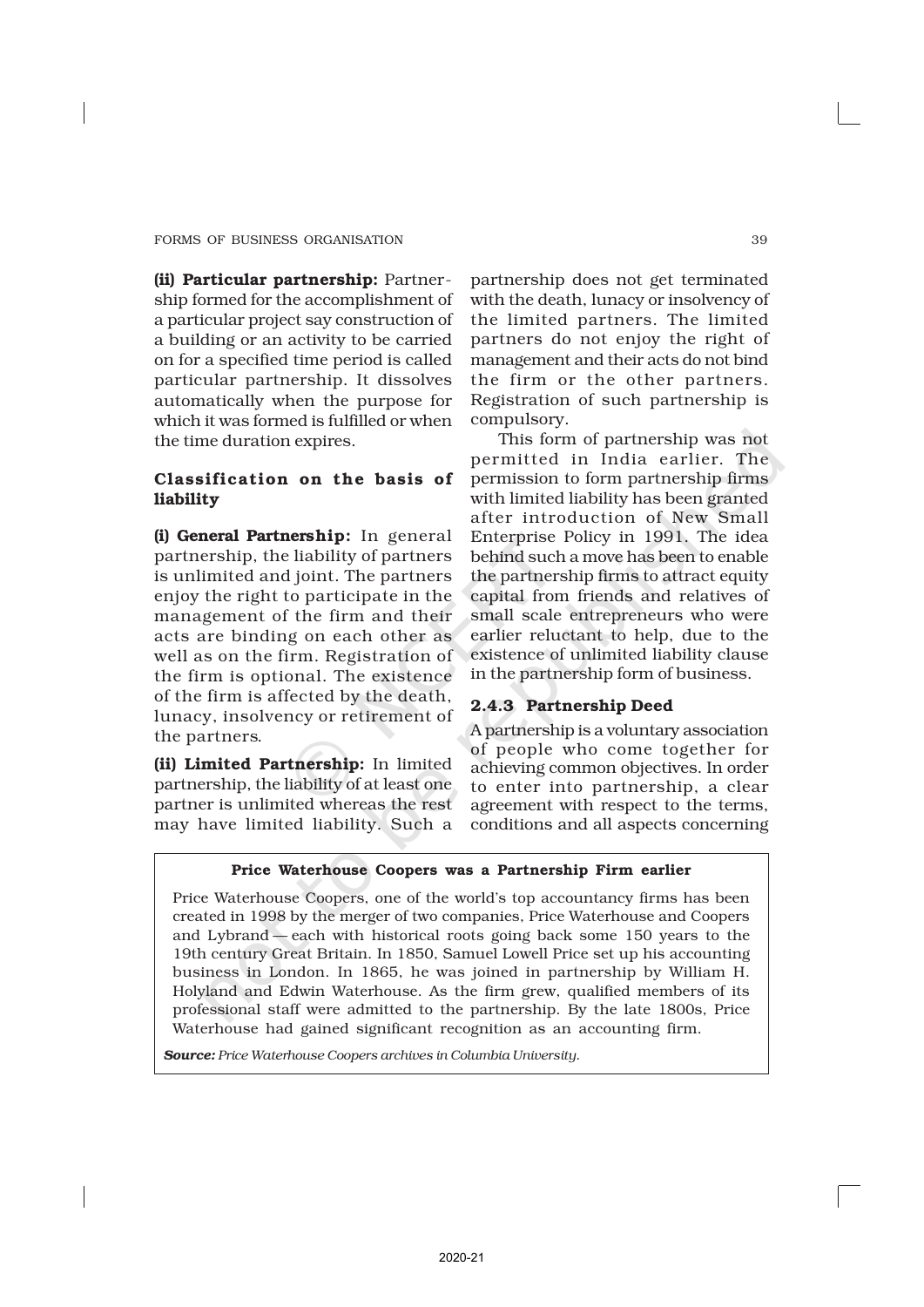the partners is essential so that there is no misunderstanding later among the partners. Such an agreement can be oral or written. Even though it is not essential to have a written agreement, it is advisable to have a written agreement as it constitutes an evidence of the conditions agreed upon. The written agreement which specifies the terms and conditions that govern the partnership is called the partnership deed.

The partnership deed generally includes the following aspects:

- Name of firm
- Nature of business and location of business
- Duration of business
- Investment made by each partner
- Distribution of profits and losses
- Duties and obligations of the partners
- Salaries and withdrawals of the partners
- Terms governing admission, retirement and expulsion of a partner
- Interest on capital and interest on drawings
- Procedure for dissolution of the firm
- Preparation of accounts and their auditing
- Method of solving disputes

# 2.4.4 Registration

Registration of a partnership firm means the entering of the firm's name, along with the relevant prescribed particulars, in the Register of firms kept with the Registrar of Firms. It provides conclusive proof of the existence of a partnership firm.

It is optional for a partnership firm to get registered. In case a firm does not get registered, it is deprived of many benefits. The consequences of non-registration of a firm are as follows:

- (a) A partner of an unregistered firm cannot file a suit against the firm or other partners,
- (b) The firm cannot file a suit against third parties, and
- (c) The firm cannot file a case against the partners.

In view of these consequences, it is therefore advisable to get the firm registered. According to the India Partnership Act 1932, the partners may get the firm registered with the Registrar of firms of the state in which the firm is situated. The registration can be at the time of formation or at any time during its existence. The procedure for getting a firm registered is as follows:

- 1. Submission of application in the prescribed form to the Registrar of firms. The application should contain the following particulars:
	- Name of the firm
	- Location of the firm
	- Names of other places where the firm carries on business
	- The date when each partner joined the firm
	- Names and addresses of the partners
	- Duration of partnership

This application should be signed by all the partners.

- 2. Deposit of required fees with the Registrar of Firms.
- 3. The Registrar after approval will make an entry in the register of firms and will subsequently issue a certificate of registration.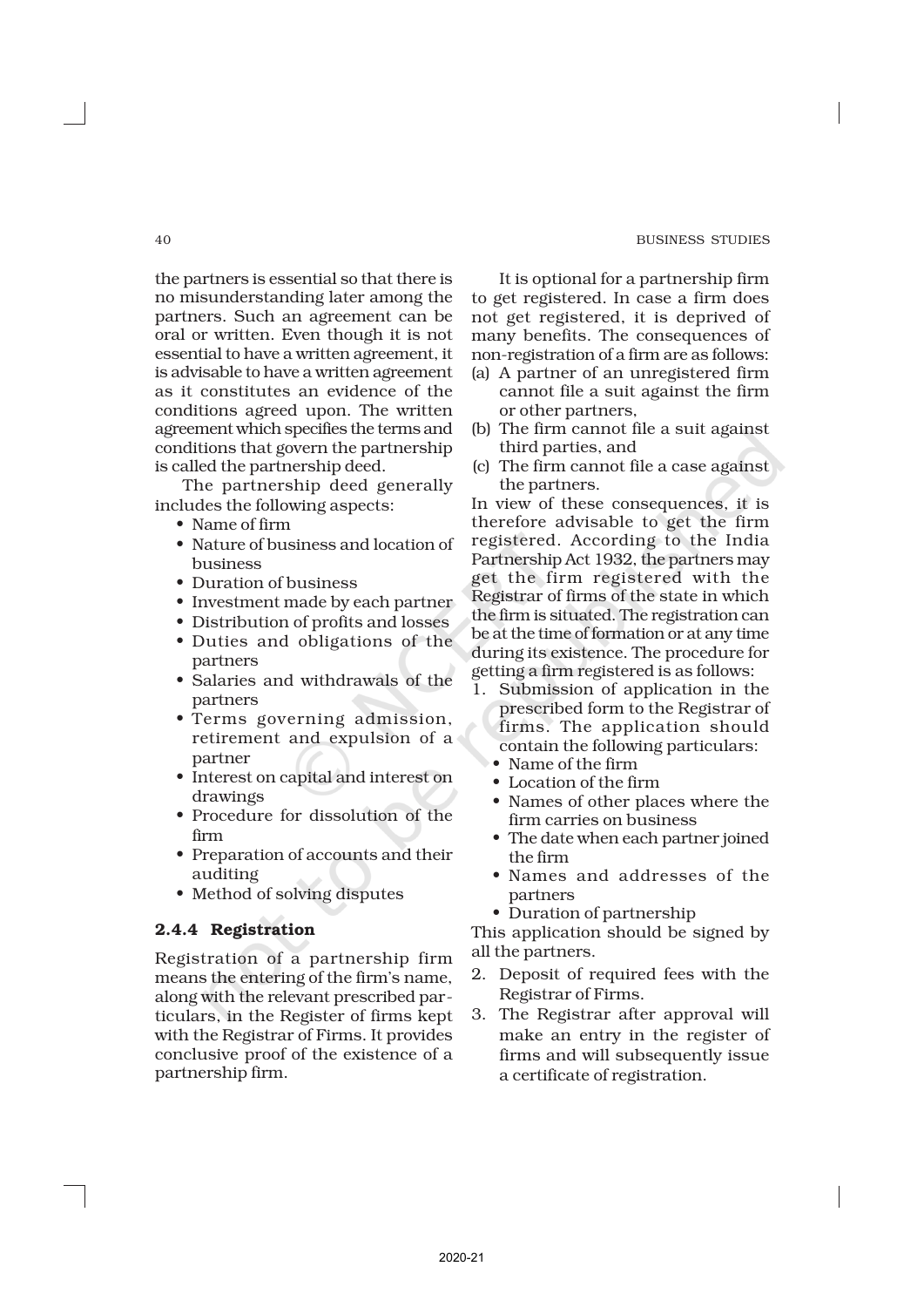Cooperative is a form of organisation wherein persons voluntarily associate together as human beings on the basis of equality for the promotion of an economic interest for themselves.

*E. H. Calvert*

Cooperative organisation is "a society which has its objectives for the promotion of economic interests of its members in accordance with cooperative principles. *The Indian Cooperative Societies Act 1912*

# 2.5 COOPERATIVE SOCIETY

The word cooperative means working together and with others for a common purpose.

The cooperative society is a voluntary association of persons, who join together with the motive of welfare of the members. They are driven by the need to protect their economic interests in the face of possible exploitation at the hands of middlemen obsessed with the desire to earn greater profits.

The cooperative society is compulsorily required to be registered under the Cooperative Societies Act 1912. The process of setting up a cooperative society is simple enough and at the most what is required is the consent of at least ten adult persons to form a society. The capital of a society is raised from its members through issue of shares. The society acquires a distinct legal identity after its registration.

### Features

The characteristics of a cooperative society are listed below.

(i) Voluntary membership: The membership of a cooperative society is voluntary. A person is free to join a cooperative society, and can also leave

anytime as per his desire. There cannot be any compulsion for him to join or quit a society. Although procedurally a member is required to serve a notice before leaving the society, there is no compulsion to remain a member. Membership is open to all, irrespective of their religion, caste, and gender.

(ii) Legal status: Registration of a cooperative society is compulsory. This accords a separate identity to the society which is distinct from its members. The society can enter into contracts and hold property in its name, sue and be sued by others. As a result of being a separate legal entity, it is not affected by the entry or exit of its members.

(iii) Limited liability: The liability of the members of a cooperative society is limited to the extent of the amount contributed by them as capital. This defines the maximum risk that a member can be asked to bear.

(iv) Control: In a cooperative society, the power to take decisions lies in the hands of an elected managing committee. The right to vote gives the members a chance to choose the members who will constitute the managing committee and this lends the cooperative society a democratic character.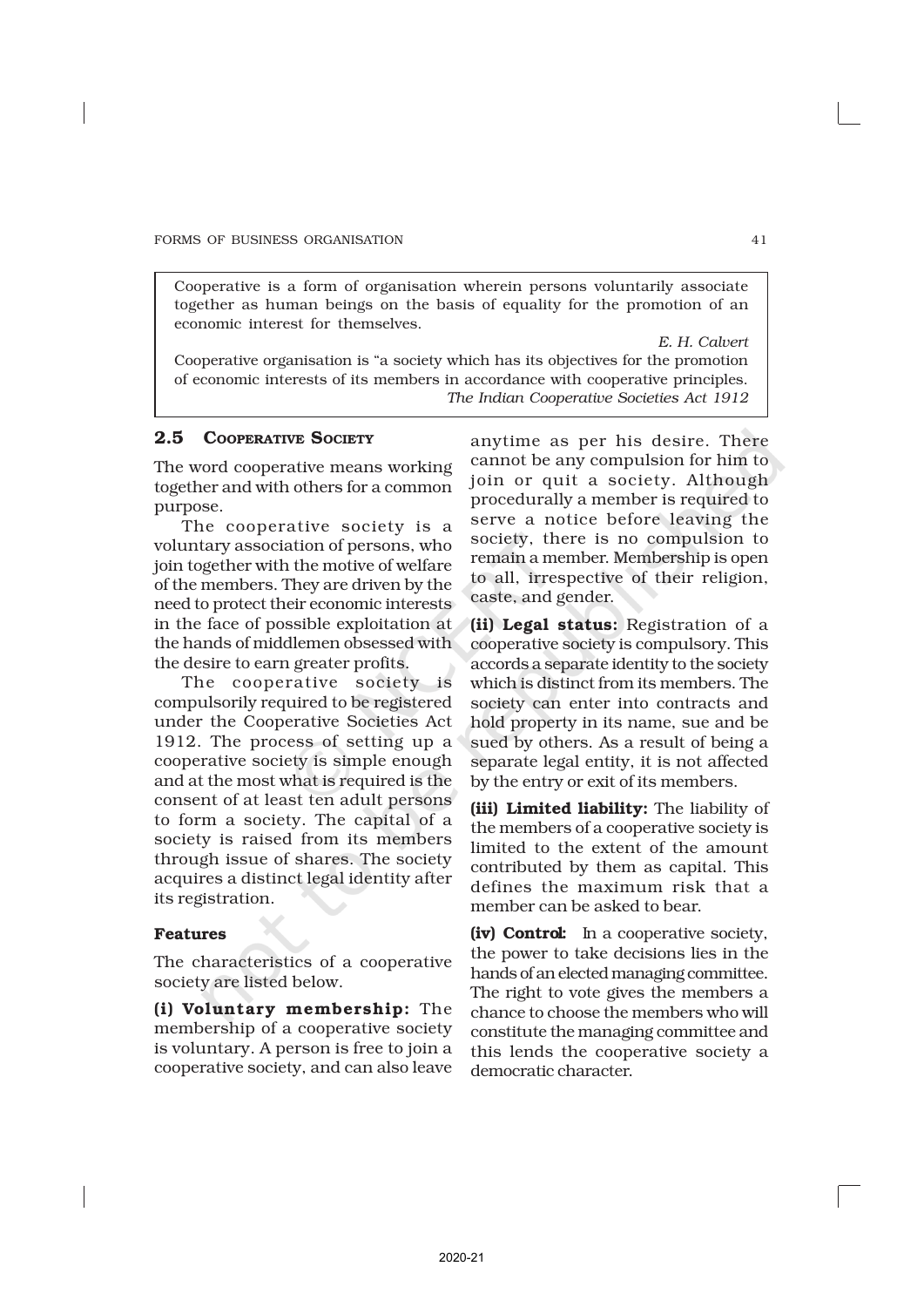(v) Service motive: The cooperative society through its purpose lays emphasis on the values of mutual help and welfare. Hence, the motive of service dominates its working. If any surplus is generated as a result of its operations, it is distributed amongst the members as dividend in conformity with the byelaws of the society.

### Merits

The cooperative society offers many benefits to its members. Some of the advantages of the cooperative form of organisation are as follows.

(i) Equality in voting status: The principle of 'one man one vote' governs the cooperative society. Irrespective of the amount of capital contribution by a member, each member is entitled to equal voting rights.

(ii) Limited liability: The liability of members of a cooperative society is limited to the extent of their capital contribution. The personal assets of the members are, therefore, safe from being used to repay business debts.

(iii) Stable existence: Death, bankruptcy or insanity of the members do not affect continuity of a cooperative society. A society, therefore, operates unaffected by any change in the membership.

(iv) Economy in operations: The members generally offer honorary services to the society. As the focus is on elimination of middlemen, this helps in reducing costs. The customers or producers themselves are members of the society, and hence the risk of bad debts is lower.

(v) Support from government: The cooperative society exemplifies the idea of democracy and hence finds support from the Government in the form of low taxes, subsidies, and low interest rates on loans.

(vi) Ease of formation: The cooperative society can be started with a minimum of ten members. The registration procedure is simple involving a few legal formalities. Its formation is governed by the provisions of Cooperative Societies Act 1912.

### Limitations

The cooperative form of organisation suffers from the following limitations:

(i) Limited resources: Resources of a cooperative society consists of capital contributions of the members with limited means. The low rate of dividend offered on investment also acts as a deterrent in attracting membership or more capital from the members.

(ii) Inefficiency in management: Cooperative societies are unable to attract and employ expert managers because of their inability to pay them high salaries. The members who offer honorary services on a voluntary basis are generally not professionally equipped to handle the management functions effectively.

(iii) Lack of secrecy: As a result of open discussions in the meetings of members as well as disclosure obligations as per the Societies Act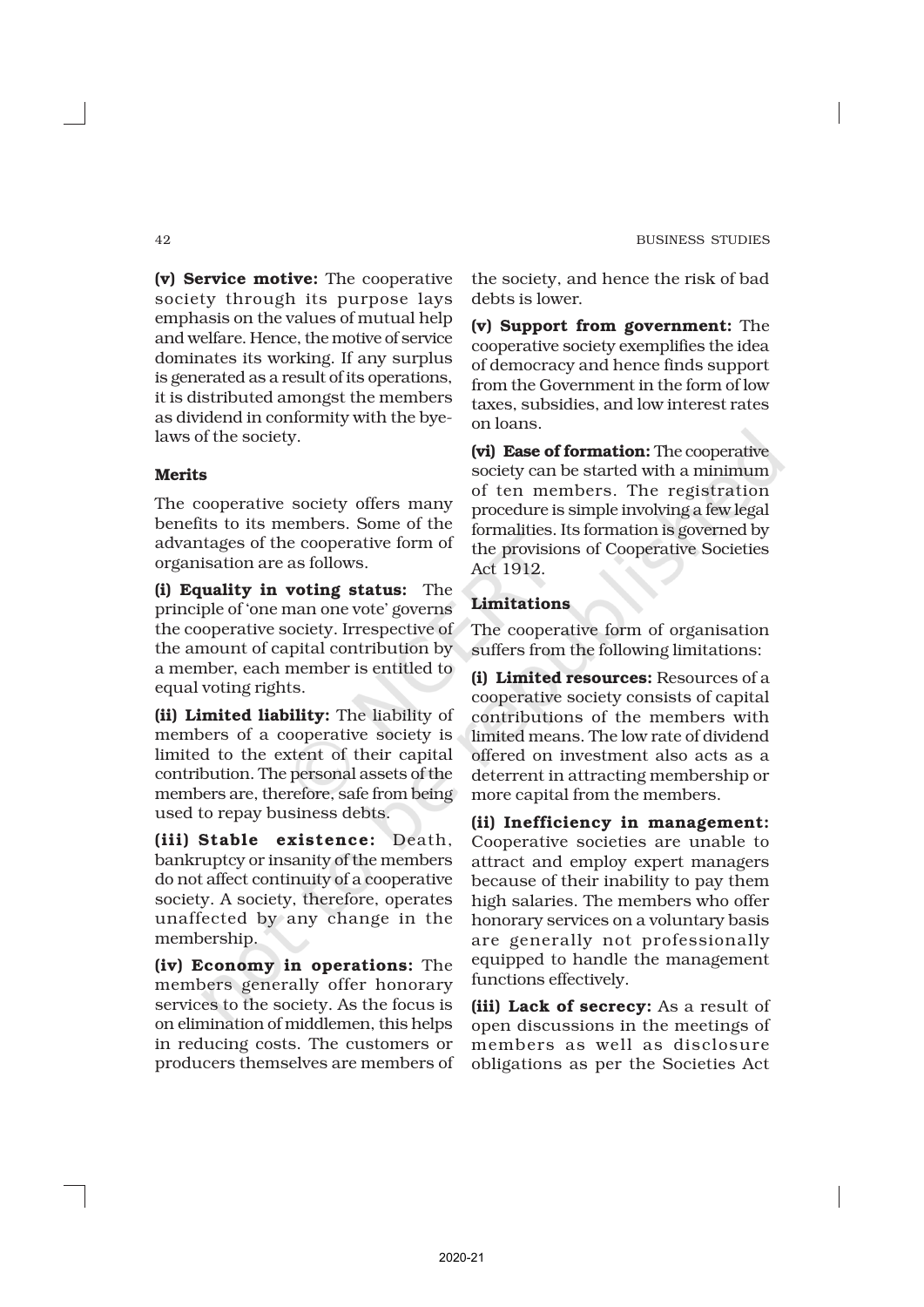(7), it is difficult to maintain secrecy about the operations of a cooperative society.

(iv) Government control: In return of the privileges offered by the government, cooperative societies have to comply with several rules and regulations related to auditing of accounts, submission of accounts, etc. Interference in the functioning of the cooperative organisation through the control exercised by the state cooperative departments also negatively affects its freedom of operation.

(v) Differences of opinion: Internal quarrels arising as a result of contrary viewpoints may lead to difficulties in decision making. Personal interests may start to dominate the welfare motive and the benefit of other members may take a backseat if personal gain is given preference by certain members.

# 2.5.1 Types of Cooperative Societies

Various types of cooperative societies based on the nature of their operations are described below:

(i) Consumer's cooperative societies: The consumer cooperative societies are formed to protect the interests of consumers. The members comprise of consumers desirous of obtaining good quality products at reasonable prices. The society aims at eliminating middlemen to achieve economy in operations. It purchases goods in bulk directly from the wholesalers and sells goods to the members, thereby eliminating the middlemen. Profits, if any, are distributed on the basis of either their capital contributions to the society or purchases made by individual members.

# Amul's amazing Cooperative ventures!

Every day Amul collects 4,47,000 litres of milk from 2.12 million farmers (many illiterate), converts the milk into branded, packaged products, and delivers goods worth Rs. 6 crore (Rs. 60 million) to over 5,00,000 retail outlets across the country.

It all started in December 1946 with a group of farmers keen to free themselves from intermediaries, gain access to markets and thereby ensure maximum returns for their efforts. Based in the village of Anand, the Khera District Milk Cooperative Union (better known as Amul) expanded exponentially. It joined hands with other milk cooperatives, and the Gujarat network now covers 2.12 million farmers, 10,411 village level milk collection centres and fourteen district level plants (unions). Amul is the common brand for most product categories produced by various unions: liquid milk, milk powder, butter, *ghee*, cheese, cocoa products, sweets, ice-cream and condensed milk. Amul's sub-brands include variants such as Amulspray, Amulspree, Amulya and Nutramul.

*Source: Adapted from Pankaj Chandra, "Rediff.com", Business Special, September 2005.*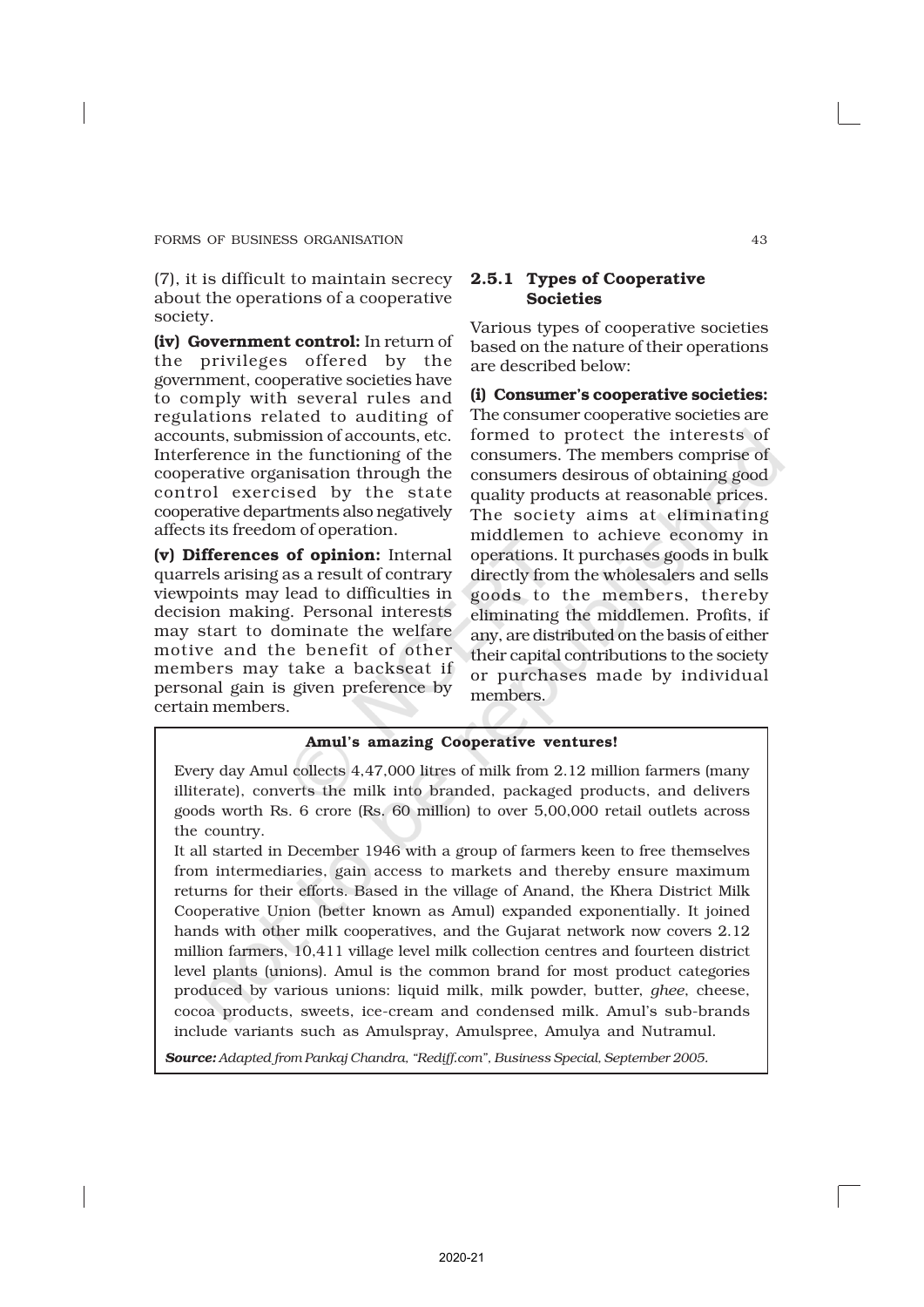(ii) Producer's cooperative societies: These societies are set up to protect the interest of small producers. The members comprise of producers desirous of procuring inputs for production of goods to meet the demands of consumers. The society aims to fight against the big capitalists and enhance the bargaining power of the small producers. It supplies raw materials, equipment and other inputs to the members and also buys their output for sale. Profits among the members are generally distributed on the basis of their contributions to the total pool of goods produced or sold by the society.

producers who wish to obtain reasonable prices for their output. The society aims to eliminate middlemen and improve competitive position of its members by securing a favourable market for the products. It pools the output of individual members and performs marketing functions like transportation, warehousing, packaging, etc., to sell the output at the best possible price. Profits are distributed according to each member's contribution to the pool of output.

products. The members consist of

(iii) Marketing cooperative societies: Such societies are established to help small producers in selling their

(iv) Farmer's cooperative societies: These societies are established to protect the interests of farmers by providing better inputs at a reasonable cost. The members comprise farmers

| Company                                 | <b>GLOBAL</b><br>rank | Rank in<br>India | Revenue<br>(Million\$) | Website                    |
|-----------------------------------------|-----------------------|------------------|------------------------|----------------------------|
| Indian Oil Corporation Ltd.             | 161                   |                  | 54,711                 | www.jocl.com               |
| Reliance Industries Ltd.                | 215                   | $\mathbf{2}$     | 43.437                 | www.ril.com                |
| Tata Motors Ltd.                        | 226                   | 3                | 42,092                 | www.tatamotors.com         |
| State Bank of India                     | 232                   | $\overline{4}$   | 41.681                 | www.sbi.co.in              |
| Bharat Petroleum<br>Corporation Ltd.    | 350                   | 5                | 20.082                 | www.bharatpetroleum.in     |
| Hindustan Petroleum<br>Corporation Ltd. | 367                   | 6                | 28,820                 | www.hindustanpetroleum.com |
| Rajesh Exports<br>Corporation Ltd.      | 423                   | 7                | 25.237                 | www.rajeshindia.com        |

### Indian Companies in League of FORTUNE GLOBAL Organisations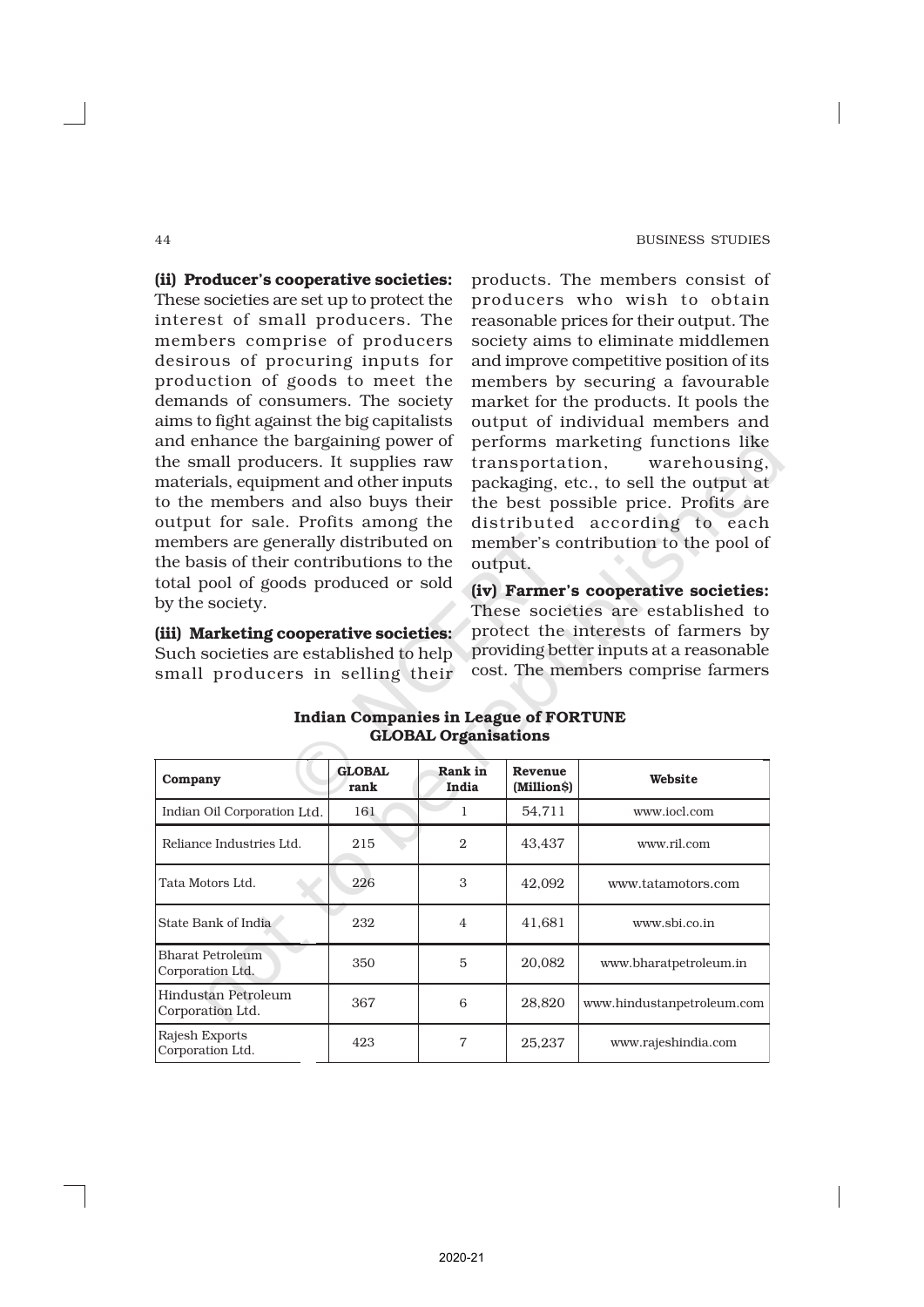who wish to jointly take up farming activities. The aim is to gain the benefits of large scale farming and increase the productivity. Such societies provide better quality seeds, fertilisers, machinery and other modern techniques for use in the cultivation of crops. This helps not only in improving the yield and returns to the farmers, but also solves the problems associated with the farming on fragmented land holdings.

(v) Credit cooperative societies: Credit cooperative societies are established for providing easy credit on reasonable terms to the members. The members comprise of persons who seek financial help in the form of loans. The aim of such societies is to protect the members from the exploitation of lenders who charge high rates of interest on loans. Such societies provide loans to members out of the amounts collected as capital and deposits from the members and charge low rates of interest.

(vi) Cooperative housing societies: Cooperative housing societies are established to help people with limited income to construct houses at reasonable costs. The members of these societies consist of people who are desirous of procuring residential accommodation at lower costs. The aim is to solve the housing problems of the members by constructing houses and giving the option of paying in instalments. These societies construct flats or provide plots to members on which the members themselves can construct the houses as per their choice.

### 2.6 JOINT STOCK COMPANY

A company is an association of persons formed for carrying out business activities and has a legal status independent of its members. A company can be described as an artificial person having a separate legal entity, perpetual succession and a common seal. The company form of organisation is governed by The Companies Act, 2013. As per section 2(20) of Act 2013, a company means company incorporated under this Act or any other previous company law.

The shareholders are the owners of the company while the Board of Directors is the chief managing body elected by the shareholders. Usually, the owners exercise an indirect control over the business. The capital of the company is divided into smaller parts called 'shares' which can be transferred freely from one shareholder to another person (except in a private company).

# Features

The definition of a joint stock company highlights the following features of a company.

(i) Artificial person: A company is a creation of law and exists independent of its members. Like natural persons, a company can own property, incur debts, borrow money, enter into contracts, sue and be sued but unlike them it cannot breathe, eat, run, talk and so on. It is, therefore, called an artificial person.

(ii) Separate legal entity: From the day of its incorporation, a company acquires an identity, distinct from its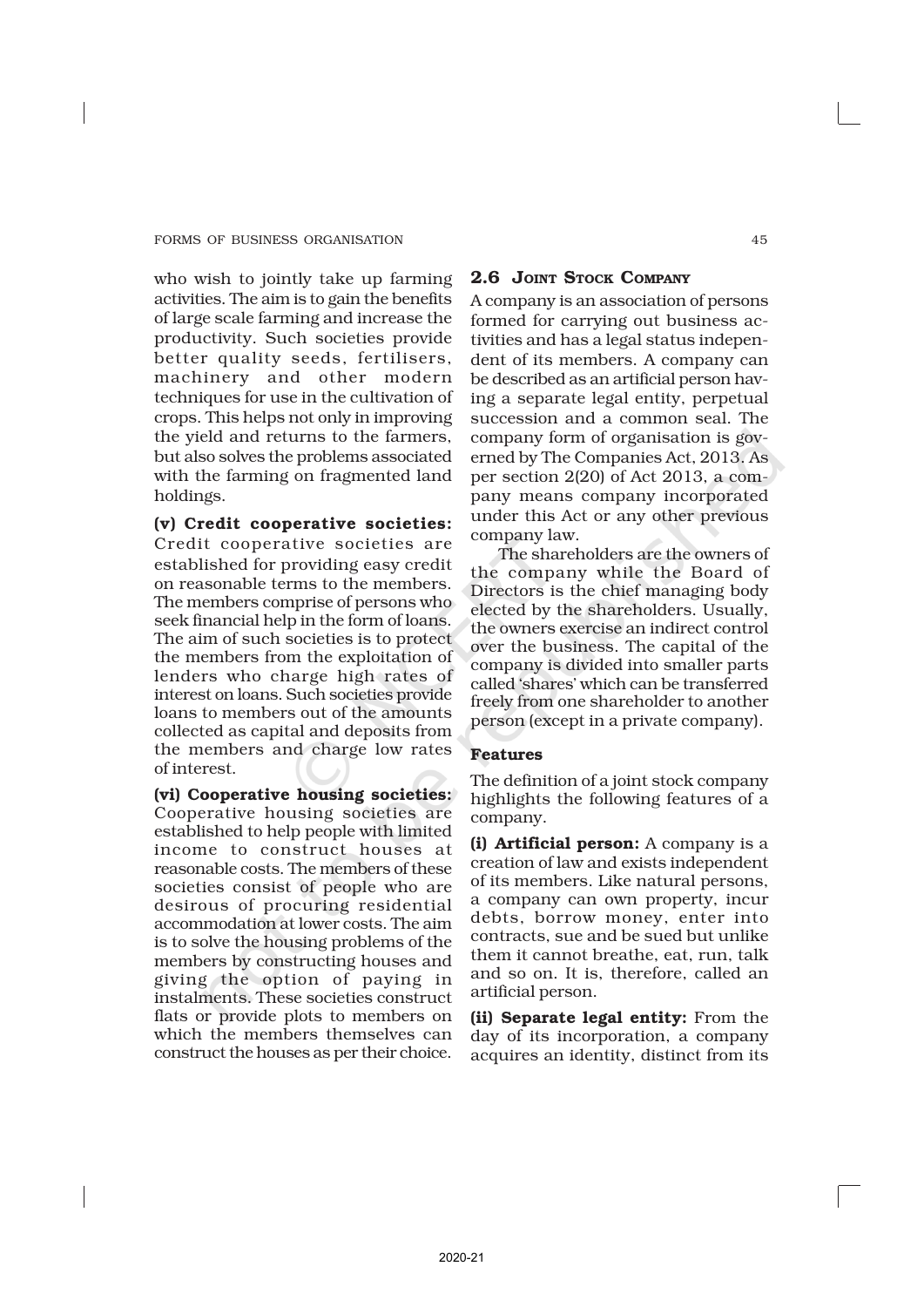members. Its assets and liabilities are separate from those of its owners. The law does not recognise the business and owners to be one and the same.

(iii) Formation: The formation of a company is a time consuming, expensive and complicated process. It involves the preparation of several documents and

officials for running the business. The directors hold a position of immense significance as they are directly accountable to the shareholders for the working of the company. The shareholders, however, do not have the right to be involved in the day-to-day running of the business.

Previous Company law means any of the laws specified below:

- 1. Act relating to companies in force before the Indian companies Act, 1866 (10 of 1866).
- 2. The Indian companies Act, 1866 (10 of 1866).
- 3. The Indian companies Act, 1882 (6 of 1882).
- 4. The Indian companies Act, 1913 (6 of 1913).
- 5. The Registration of Transferred Companies Ordinance, 1942 (ordinance 42 of 1942).
- 6. The Companies Act, 1956.

compliance with several legal requirements before it can start functioning. Incorporation of companies is compulsory under The Companies Act 2013 or any of the previous company law, as state earlier. Such companies which are incorporated under companies Act 1956 or any company law shall be included in the list of companies.

(iv) Perpetual succession: A company being a creation of the law, can be brought to an end only by law. It will only cease to exist when a specific procedure for its closure, called winding up, is completed. Members may come and members may go, but the company continues to exist.

(v) Control: The management and control of the affairs of the company is undertaken by the Board of Directors, which appoints the top management (vi) Liability: The liability of the members is limited to the extent of the capital contributed by them in a company. The creditors can use only the assets of the company to settle their claims since it is the company and not the members that owes the debt. The members can be asked to contribute to the loss only to the extent of the unpaid amount of share held by them. Suppose Akshay is a shareholder in a company holding 2,000 shares of Rs.10 each on which he has already paid Rs. 7 per share. His liability in the event of losses or company's failure to pay debts can be only up to Rs. 6,000 — the unpaid amount of his share capital (Rs. 3 per share on 2,000 shares held in the company). Beyond this, he is not liable to pay anything towards the debts or losses of the company.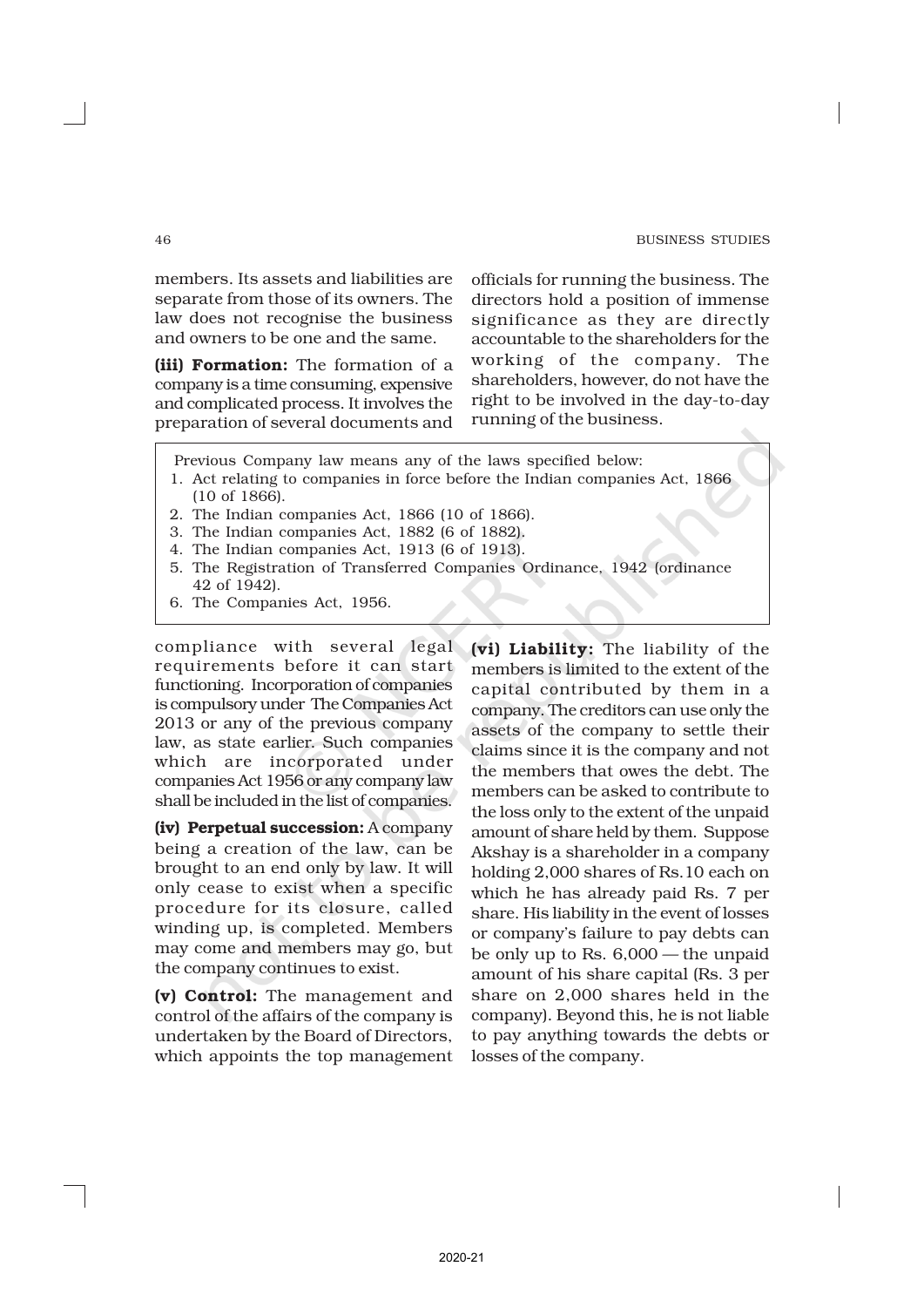(vii) Common seal: The company being an articial person cannot sign its name by itself. Therefore, every company is required to have its own seal which acts as official signature of the company. Any document which does not carry the common seal of the company is not a binding on the company.

(viii) Risk bearing: The risk of losses in a company is borne by all the share holders. This is unlike the case of sole proprietorship or partnership firm where one or few persons respectively bear the losses. In the face of financial difficulties, all shareholders in a company have to contribute to the debts to the extent of their shares in the company's capital. The risk of loss thus gets spread over a large number of shareholders.

### Merits

The company form of organisation offers a multitude of advantages, some of which are discussed below.

(i) Limited liability: The shareholders are liable to the extent of the amount unpaid on the shares held by them. Also, only the assets of the company can be used to settle the debts, leaving the owner's personal property free from any charge. This reduces the degree of risk borne by an investor.

(ii) Transfer of interest: The ease of transfer of ownership adds to the advantage of investing in a company as the share of a public limited company can be sold in the market and as such can be easily converted

into cash in case the need arises. This avoids blockage of investment and presents the company as a favourable avenue for investment purposes.

(iii) Perpetual existence: Existence of a company is not affected by the death, retirement, resignation, insolvency or insanity of its members as it has a separate entity from its members. A company will continue to exist even if all the members die. It can be liquidated only as per the provisions of the Companies Act, 2013.

(iv) Scope for expansion: As compared to the sole proprietorship and partnership forms of organisation, a company has large financial resources. Further, capital can be attracted from the public as well as through loans from banks and financial institutions. Thus there is greater scope for expansion. The investors are inclined to invest in shares because of the limited liability, transferable ownership and possibility of high returns in a company.

(v) Professional management: A company can afford to pay higher salaries to specialists and professionals. It can, therefore, employ people who are experts in their area of specialisations. The scale of operations in a company leads to division of work. Each department deals with a particular activity and is headed by an expert. This leads to balanced decision making as well as greater efficiency in the company's operations.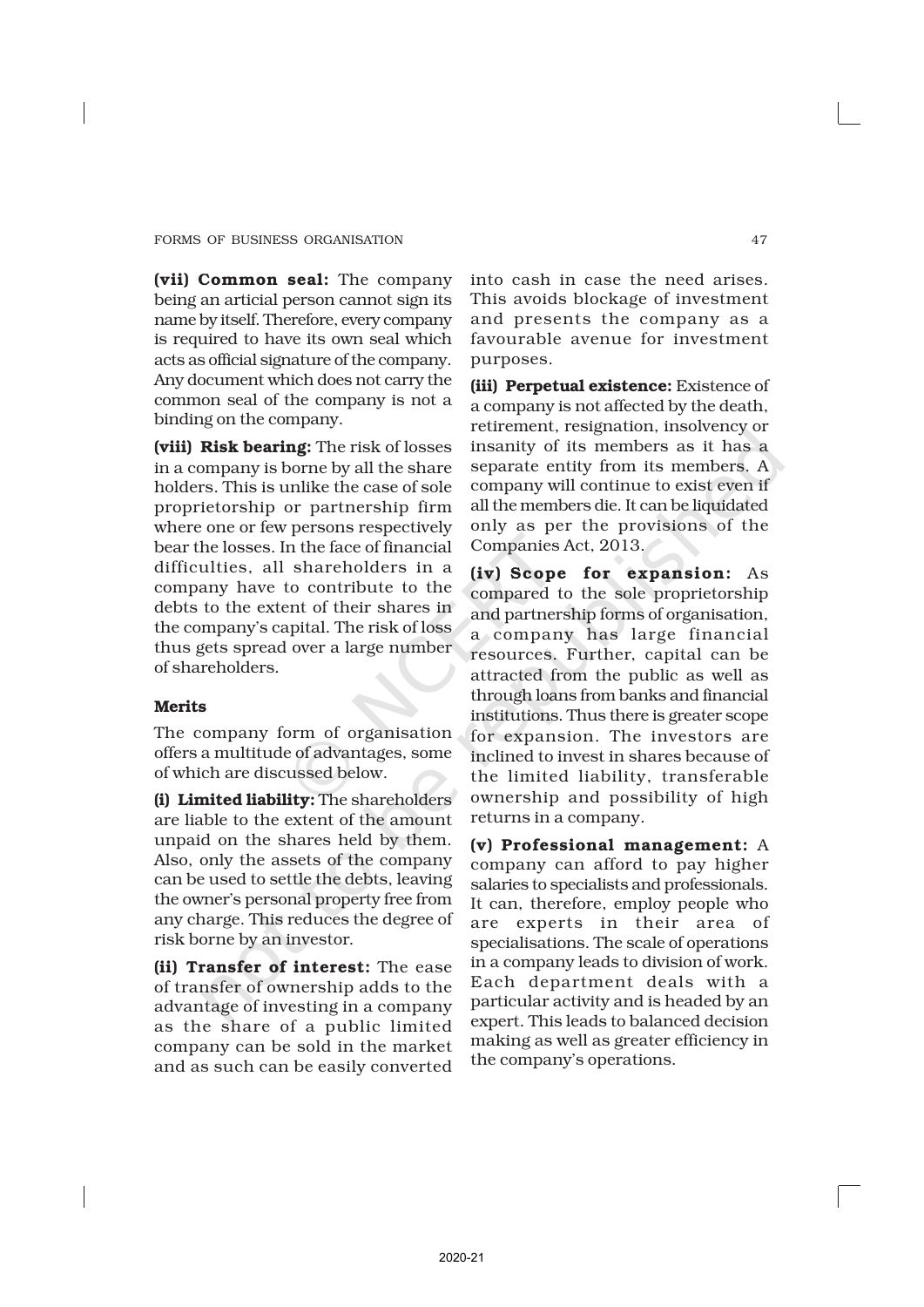#### 48 BUSINESS STUDIES

# Limitations

The major limitations of a company form of organisation are as follows:

(i) Complexity in formation: The formation of a company requires greater time, effort and extensive knowledge of legal requirements and the procedures involved. As compared to sole proprietorship and partnership form of organisations, formation of a company is more complex.

### (iii) Impersonal work environment:

Separation of ownership and management leads to situations in which there is lack of effort as well as personal involvement on the part of the officers of a company. The large size of a company further makes it difficult for the owners and top management to maintain personal contact with the employees, customers and creditors.

### Pen is mightier than the Sword: The Case of Luxor Writing Instruments Pvt. Ltd.

In the year 1963, a young gentleman armed with the power of hard work and ambition, started a new era in the field of writing instruments. At a tender age of 19, he started a small manual assembly shop in Sadar Bazaar area in Delhi where he manufactured fountain pens under the name Luxor Writing Instruments Pvt. Ltd. (LWIPL).

Being awarded the coveted '*Number One Writing Instruments Exporter' award* consecutively for three years, LWIPL has been given the exclusive rights of manufacturing and distributing four international brands in India, viz., Pilot, Papermate, Parker and Waterman.

Luxor Writing Instruments Pvt. Ltd. has the largest share of this market of over 20 percent, with a turnover pushing way beyond the Rs. 150 crore mark. As of today Luxor is a leading manufacturer and exporter of writing instruments from India. It is currently exporting over 15 percent of the output and has four manufacturing facilities in New Delhi and three at Mumbai. It employs over 600 people. It is the leader in most segments of the market, manufacturing and distributing a wide variety of pens for various applications and needs.

*Source: http://www.luxorparker.com*

(ii) Lack of secrecy: The Companies Act requires each public company to provide from time-to-time a lot of information to the office of the registrar of companies. Such information is available to the general public also. It is, therefore, difficult to maintain complete secrecy about the operations of company.

(iv) Numerous regulations: The functioning of a company is subject to many legal provisions and compulsions. A company is burdened with numerous restrictions in respect of aspects including audit, voting, filing of reports and preparation of documents, and is required to obtain various certificates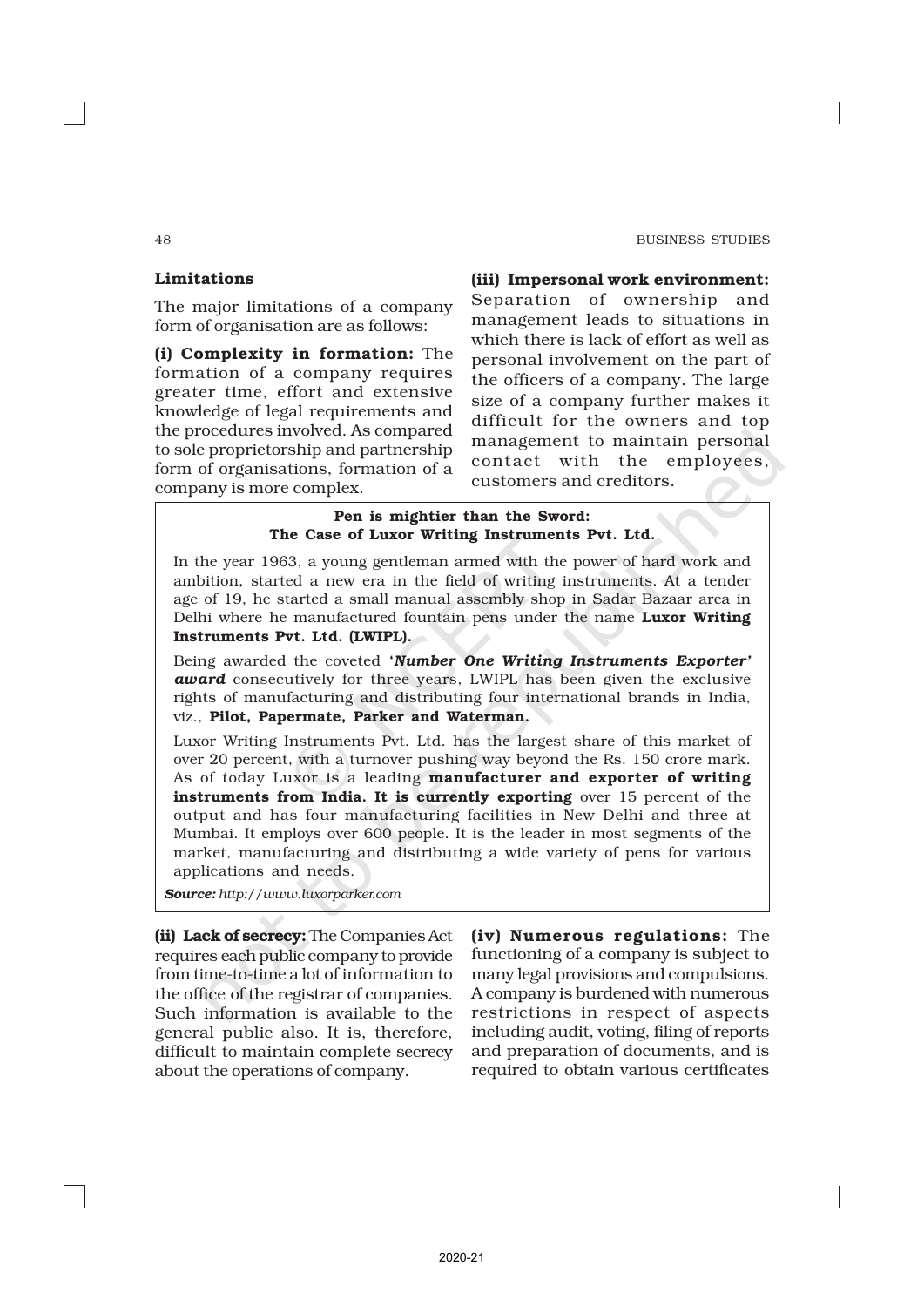from different agencies, viz., registrar, SEBI, etc. This reduces the freedom of operations of a company and takes away a lot of time, effort and money.

(v) Delay in decision making: Companies are democratically managed through the Board of Directors which is followed by the top management, middle management and lower level management. Communication as well as approval of various proposals may cause delays not only in taking decisions but also in acting upon them. (vi) Oligarchic management: In theory, a company is a democratic institution wherein the Board of Directors are representatives of the shareholders who are the owners. In practice, however, in most large sized organisations having a multitude of shareholders; the owners have minimal influence in terms of controlling or running the business. It is so because the shareholders are spread all over the country and a very

small percentage attend the general meetings. The Board of Directors as such enjoy considerable freedom in exercising their power which they sometimes use even contrary to the interests of the shareholders. Dissatisfied shareholders in such a situation have no option but to sell their shares and exit the company. As the directors virtually enjoy the rights to take all major decisions, it leads to rule by a few.

(vii) Conflict in interests: There may be conflict of interest amongst various stakeholders of a company. The employees, for example, may be interested in higher salaries, consumers desire higher quality products at lower prices, and the shareholders want higher returns in the form of dividends and increase in the intrinsic value of their shares. These demands pose problems in managing the company as it often becomes difficult to satisfy such diverse interests.

| <b>Basis</b>                                   | <b>Public company</b>                                                                                                              | Private company         |  |
|------------------------------------------------|------------------------------------------------------------------------------------------------------------------------------------|-------------------------|--|
| <b>Members</b>                                 | Minimum $-2$<br>Minimum - 7<br>Maximum - unlimited<br>Maximum - 200                                                                |                         |  |
| Minimum number of<br>directors                 | Three                                                                                                                              | Two                     |  |
| Index of members                               | Compulsory                                                                                                                         | Not compulsory          |  |
| Transfer of shares                             | No restriction                                                                                                                     | Restriction on transfer |  |
| Invitation to public to<br>subscribe to shares | Can invite the public to<br>Cannot invite the public to<br>subscribe to its shares or<br>subscribe to its securities<br>debentures |                         |  |

Table 2.3 Difference between a Public Company and Private Company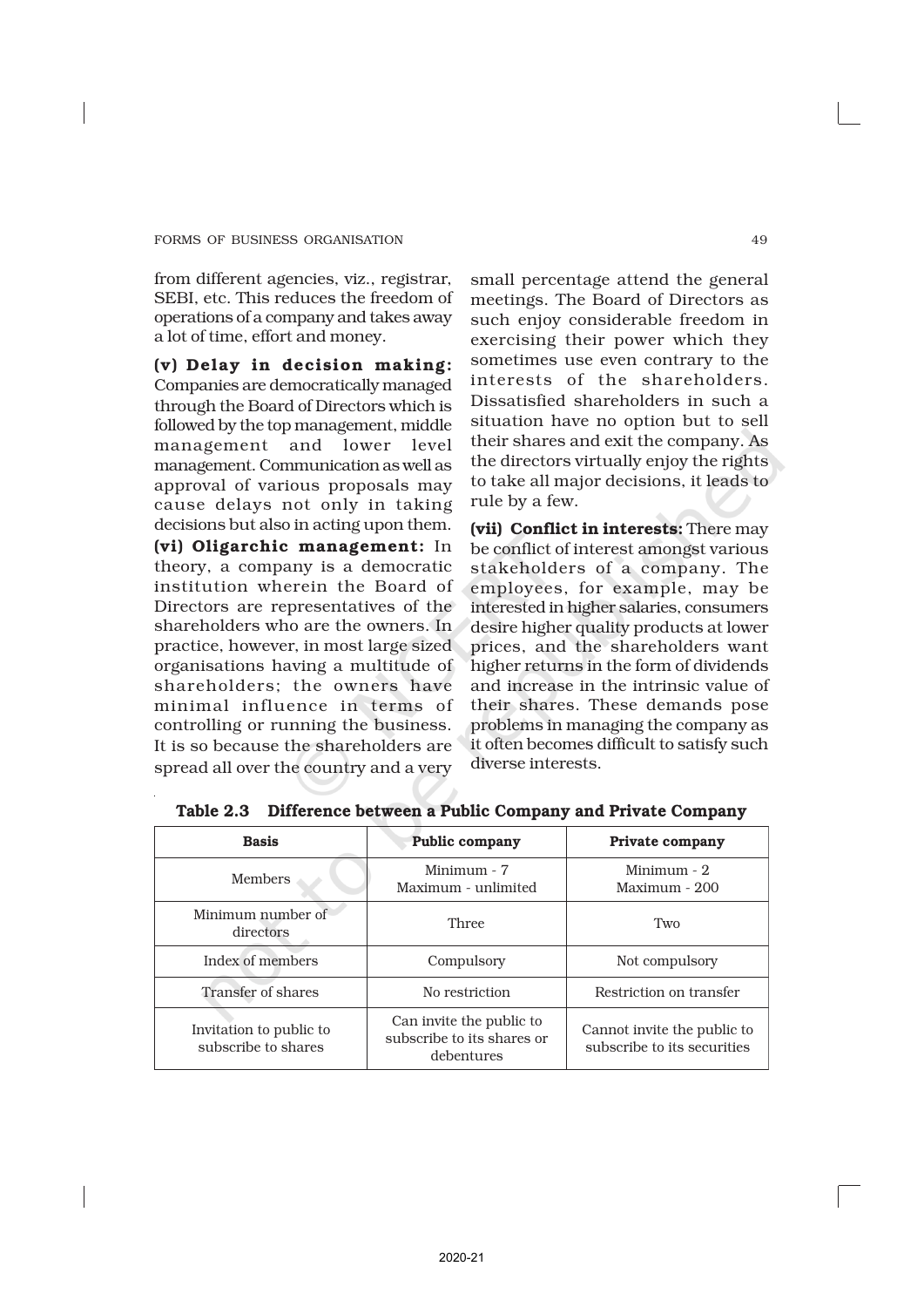#### 50 BUSINESS STUDIES

# 2.6.1 Types of Companies

A company can be either a private or a public company. These two types of companies are discussed in detail in the following paragraphs.

# Private Company

A private company means a company which:

- (a) restricts the right of members to transfer its shares;
- (b) has a minimum of 2 and a maximum of 200 members, excluding the present and past employees;
- (c) does not invite public to subscribe to its securities and

It is necessary for a private company to use the word *private limited* after its name. If a private company contravenes any of the aforesaid provisions, it ceases to be a private company and loses all the exemptions and privileges to which it is entitled.

The following are some of the *privileges* of a private limited company as against a public limited company:

- 1. A private company can be formed by only two members whereas seven people are needed to form a public company.
- 2. There is no need to issue a prospectus as public is not invited to subscribe to the shares of a private company.
- 3. Allotment of shares can be done without receiving the minimum subscription. A private limited company can start business as soon as it receives the certificate of incorporation.
- 4. A private company needs to have only two directors as against the minimum of three directors in the case of a public company. However the maximum number of directors for both types of companies is fifteen.
- 5. A private company is not required to keep an index of members while the same is necessary in the case of a public company.

# Public Company

A public company means a company which is not a private company. As per The Companies Act, a public company is one which:

- (a) has a minimum of 7 members and no limit on maximum members;
- (b) has no restriction on transfer securities; and
- (c) is not prohibited from inviting the public to subscribe to its securities.

However, a private company which is a subsidiary of a public company is also treated as a public company.

# 2.7 CHOICE OF FORM OF BUSINESS **ORGANISATION**

After studying various forms of business organisations, it is evident that each form has certain advantages as well as disadvantages. It, therefore, becomes vital that certain basic considerations are kept in mind while choosing an appropriate form of organisation. The important factors determining the choice of organisation are listed in Table 2.4 and are discussed as follows: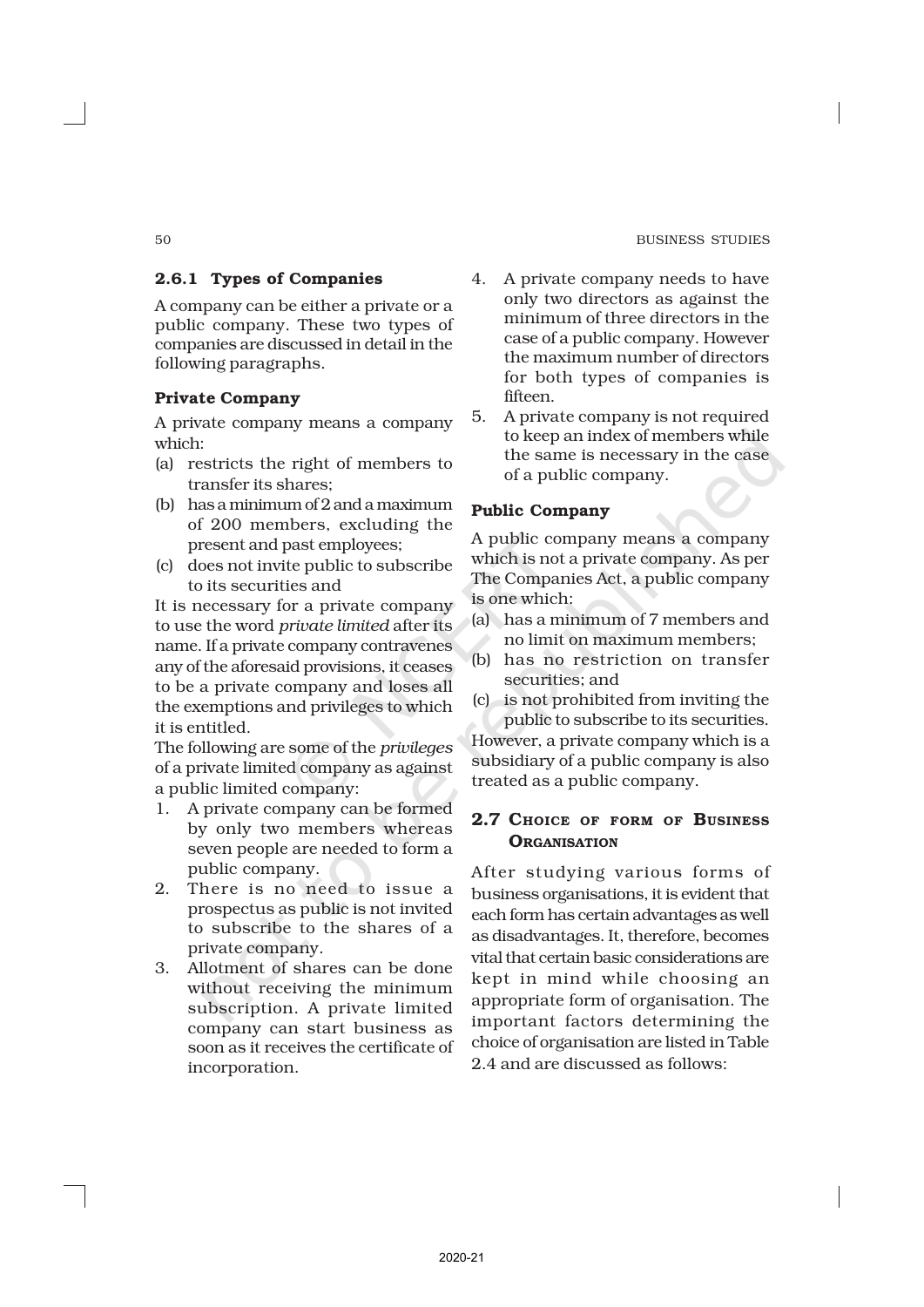| Form of organisation    |                                     |                     |  |  |
|-------------------------|-------------------------------------|---------------------|--|--|
| <b>Factor</b>           | Most advantageous                   | Least advantageous  |  |  |
| Availability of capital | Company                             | Sole proprietorship |  |  |
| Cost of formation       | Sole proprietorship                 | Company             |  |  |
| Ease of formation       | Sole proprietorship                 | Company             |  |  |
| Transfer of ownership   | Company (except<br>private company) | Partnership         |  |  |
| Managerial skills       | Company                             | Sole proprietorship |  |  |
| Regulations             | Sole proprietorship                 | Company             |  |  |
| Flexibility             | Sole proprietorship                 | Company             |  |  |
| Continuity              | Company                             | Sole proprietorship |  |  |
| Liability               | Company                             | Sole proprietorship |  |  |
|                         |                                     |                     |  |  |

### Table 2.4 Factors influencing the choice of form of Business Organisation

(i) Cost and ease in setting up the organisation: As far as initial business setting-up costs are concerned, sole proprietorship is the most inexpensive way of starting a business. However, the legal requirements are minimum and the scale of operations is small. In case of partnership also, the advantage of less legal formalities and lower cost is there because of limited scale of operations. Cooperative societies and companies have to be compulsorily registered. Formation of a company involves a lengthy and expensive legal procedure. From the point of view of initial cost, therefore, sole proprietorship is the preferred form as it involves least expenditure. Company form of organisation, on the other hand, is more complex and involves greater costs.

(ii) Liability: In case of sole proprietorship and partnership firms, the liability of the owners/partners is unlimited. This may call for paying the debt from personal assets of the owners. In joint Hindu family business, only the *karta* has unlimited liability. In cooperative societies and companies, however, liability is limited and creditors can force payment of their claims only to the extent of the company's assets. Hence, from the point of view of investors, the company form of organisation is more suitable as the risk involved is limited.

(iii) Continuity: The continuity of sole proprietorship and partnership firms is affected by such events as death, insolvency or insanity of the owners. However, such factors do not affect the continuity of business in the case of organisations like joint Hindu family business, cooperative societies and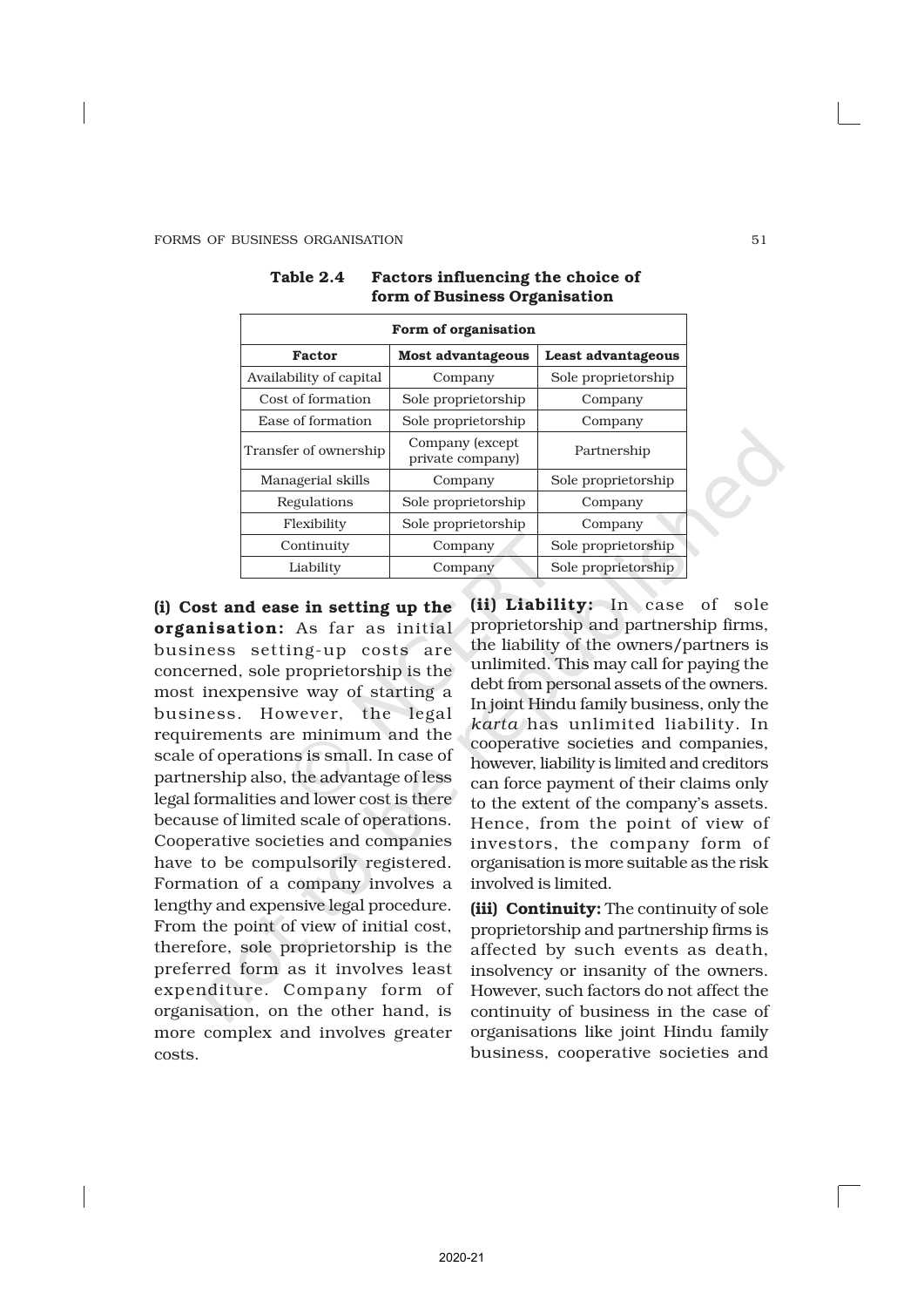| <b>Basis of</b><br>comparison | <b>Sole</b><br>proprietorship                             | Partnership                                                                         | <b>Joint Hindu</b><br>family business                                                 | <b>Cooperative society</b>                                                | Company                                                                                             |
|-------------------------------|-----------------------------------------------------------|-------------------------------------------------------------------------------------|---------------------------------------------------------------------------------------|---------------------------------------------------------------------------|-----------------------------------------------------------------------------------------------------|
| Formation                     | Minimal legal<br>formalities,<br>easiest<br>formation     | Registration is<br>optional,<br>easy formation                                      | Less legal<br>formalities,<br>exemption from<br>registration,<br>easy formation       | Registration<br>compulsory,<br>greater legal<br>formalities               | Registration compulsory,<br>lengthy and expensive<br>formation process                              |
| Members                       | Only owner                                                | Minimum-2<br>Maximum: 50                                                            | At least two<br>persons for<br>division of family<br>property,<br>no maximum<br>limit | At least 10 adults,<br>no maximum limit                                   | Minimum Private-2<br>Public Company-7<br>Maximum<br>Private Company-200<br>Public Company-unlimited |
| Capital<br>contribution       | Limited finance                                           | Limited but more<br>than that can be<br>raised in case of<br>sole<br>proprietorship | Ancestral<br>property                                                                 | Limited                                                                   | Large financial resources                                                                           |
| Liability                     | Unlimited                                                 | Unlimited and<br>joint                                                              | Unlimited (Karta),<br>Limited (Other<br>members)                                      | Limited                                                                   | Limited                                                                                             |
| Control and<br>management     | Owner takes all<br>decisions.<br>quick decision<br>making | Partners take<br>decisions.<br>consent of all<br>partners is<br>needed              | Karta takes<br>decisions                                                              | Elected<br>representative, i.e.,<br>managing committee<br>takes decisions | Separation between<br>ownership and management                                                      |
| Continuity                    | Unstable,<br>business and<br>owner regarded<br>as one     | More stable but<br>affected by status<br>of partners                                | <b>Stable</b><br>business.<br>continues even if<br>karta dies                         | Stable because of<br>separate legal status                                | Stable because of separate<br>legal status                                                          |

 $\sim$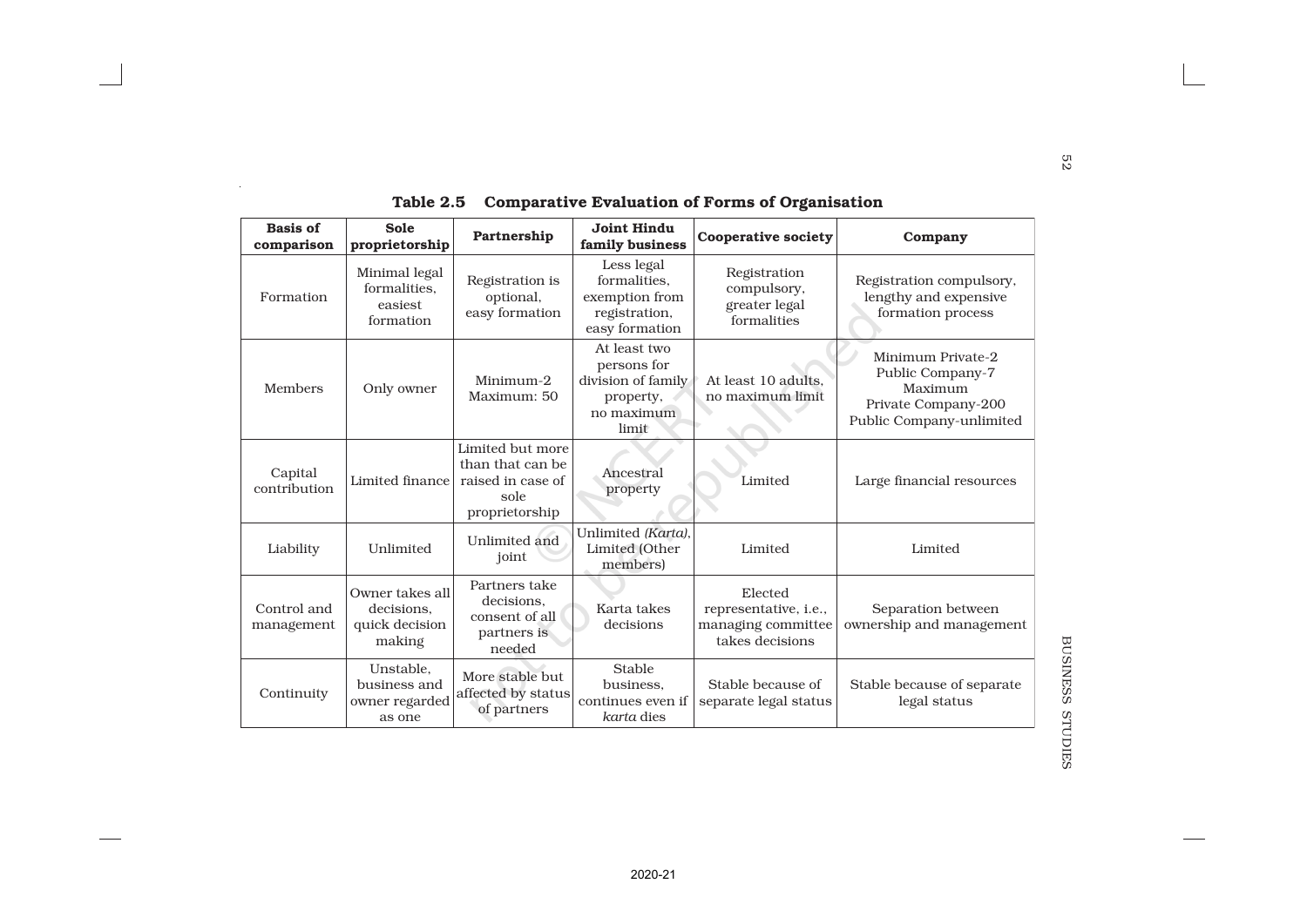companies. In case the business needs a permanent structure, company form is more suitable. For short term ventures, proprietorship or partnership may be preferred.

(iv) Management ability: A sole proprietor may find it difficult to have expertise in all functional areas of management. In other forms of organisations like partnership and company, there is no such problem. Division of work among the members in such organisations allows the managers to specialise in specific areas, leading to better decision making. But this may lead to situations of conflicts because of differences of opinion amongst people. Further, if the organisation's operations are complex in nature and require professionalised management, company form of organisation is a better alternative. Proprietorship or partnership may be suitable, where simplicity of operations allow even people with limited skills to run the business. Thus, the nature of operations and the need for professionalised management affect the choice of the form of organisation.

(v) Capital considerations: Companies are in a better position to collect large amounts of capital by issuing shares to a large number of investors. Partnership firms also have the advantage of combined resources of all partners. But the resources of a sole proprietor are limited. Thus, if the scale of operations is large, company form may be suitable whereas for medium and small sized business one can opt for partnership or sole proprietorship. Further, from the point of view of expansion, a company is more suitable because of its capability to raise more funds and invest in expansion plans. It is precisely for this purpose that in our opening case Neha's father suggested she should consider switching over to the company form of organisation.

(vi) Degree of control: If direct control over operations and absolute decision making power is required, proprietorship may be preferred. But if the owners do not mind sharing control and decision making, partnership or company form of organisation can be adopted. The added advantage in the case of company form of organisation is that there is complete separation of ownership and management and it is professionals who are appointed to independently manage the affairs of a company.

(vii) Nature of business: If direct personal contact is needed with the customers such as in the case of a grocery store, proprietorship may be more suitable. For large manufacturing units, however, when direct personal contact with the customer is not required, the company form of organisation may be adopted. Similarly, in cases where services of a professional nature are required, partnership form is much more suitable.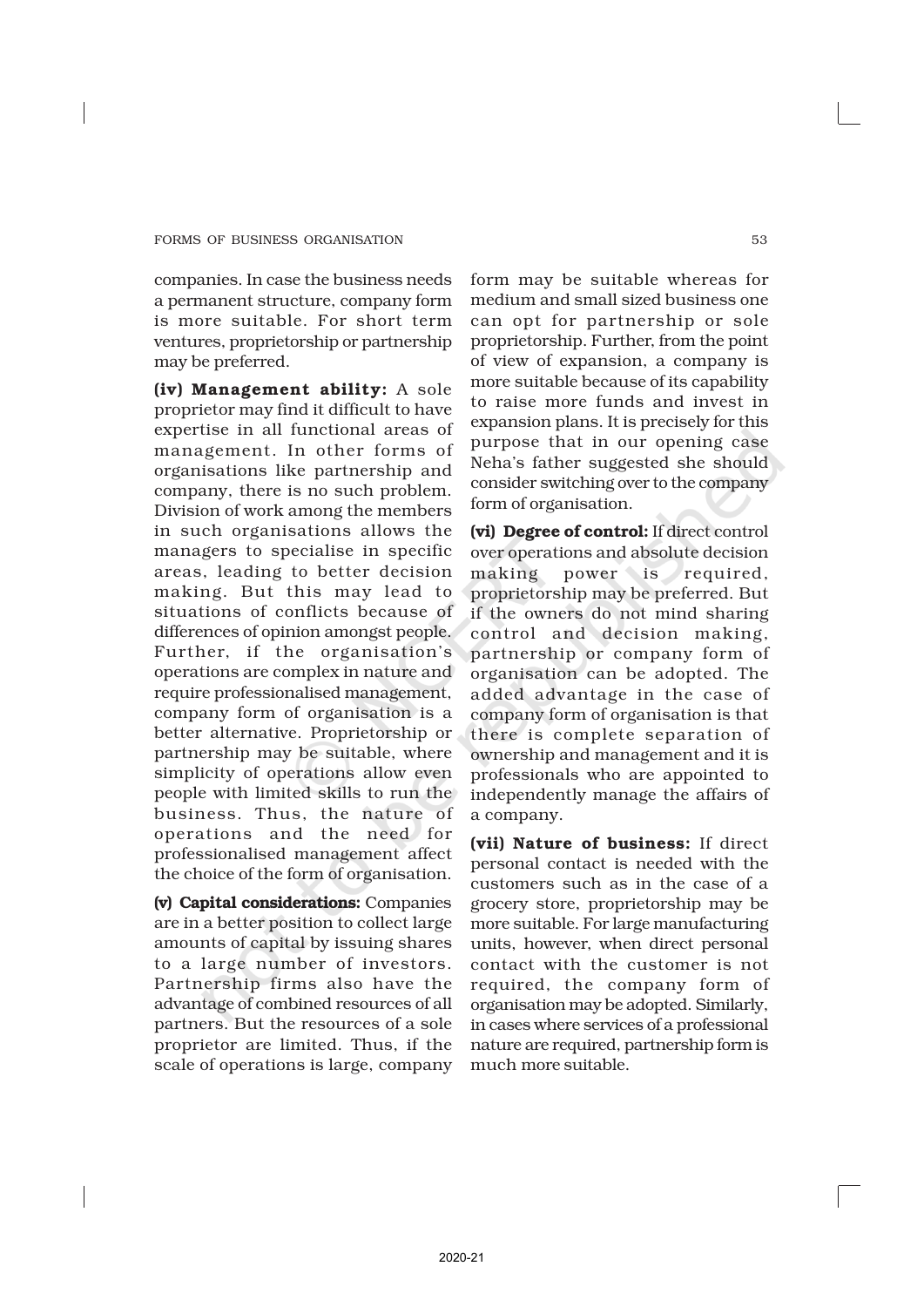It would not be out of place to mention here that the factors stated above are inter-related. Factors like capital contribution and risk vary with the size and nature of business, and hence a form of business organisation that is suitable from the point of view of the risks for a given business when run on a small scale might not be appropriate when the same business is carried on a large scale. It is, therefore, suggested that all the relevant factors must be taken into consideration while making a decision with respect to the form of organisation that should be adopted.

### Key Terms

Sole proprietorship Partnership Doint Hindu Family Mutual agency Cooperative Societies Joint Stock Company Perpetual succession Artificial person Holding company Co-parceners Incorporation of a Company

### **SUMMARY**

Forms of business organisation refers to the types of organisations which differ in terms of ownership and management. The major forms of organisation include proprietorship, partnership, joint Hindu family business, cooperative society and company.

Sole proprietorship refers to a form of organisation where business is owned, managed and controlled by a single individual who bears all the risks and is the only recipient of all the profits. Merits of this form of organisation include quick decision making, direct incentive, personal satisfaction, and ease of formation and closure. But this form of organisation suffers from limitations of limited resources, unstable life span of business, unlimited liability of sole proprietor and his/her limited managerial ability.

**Partnership** is defined as an association of two or more persons who agree to carry on a business together and share the profits as well as bear risks collectively. Major advantages of partnership are: ease of formation and closure, benefits of specialisation, greater funds, and reduction of risk. Major limitations of partnership are unlimited liability, possibility of conflicts, lack of continuity and lack of public confidence. As there are different types of partners such as active, sleeping, secret and nominal partners; so is the case with types of partnerships which can vary from general partnership, limited partnership, partnership at will to particular partnership.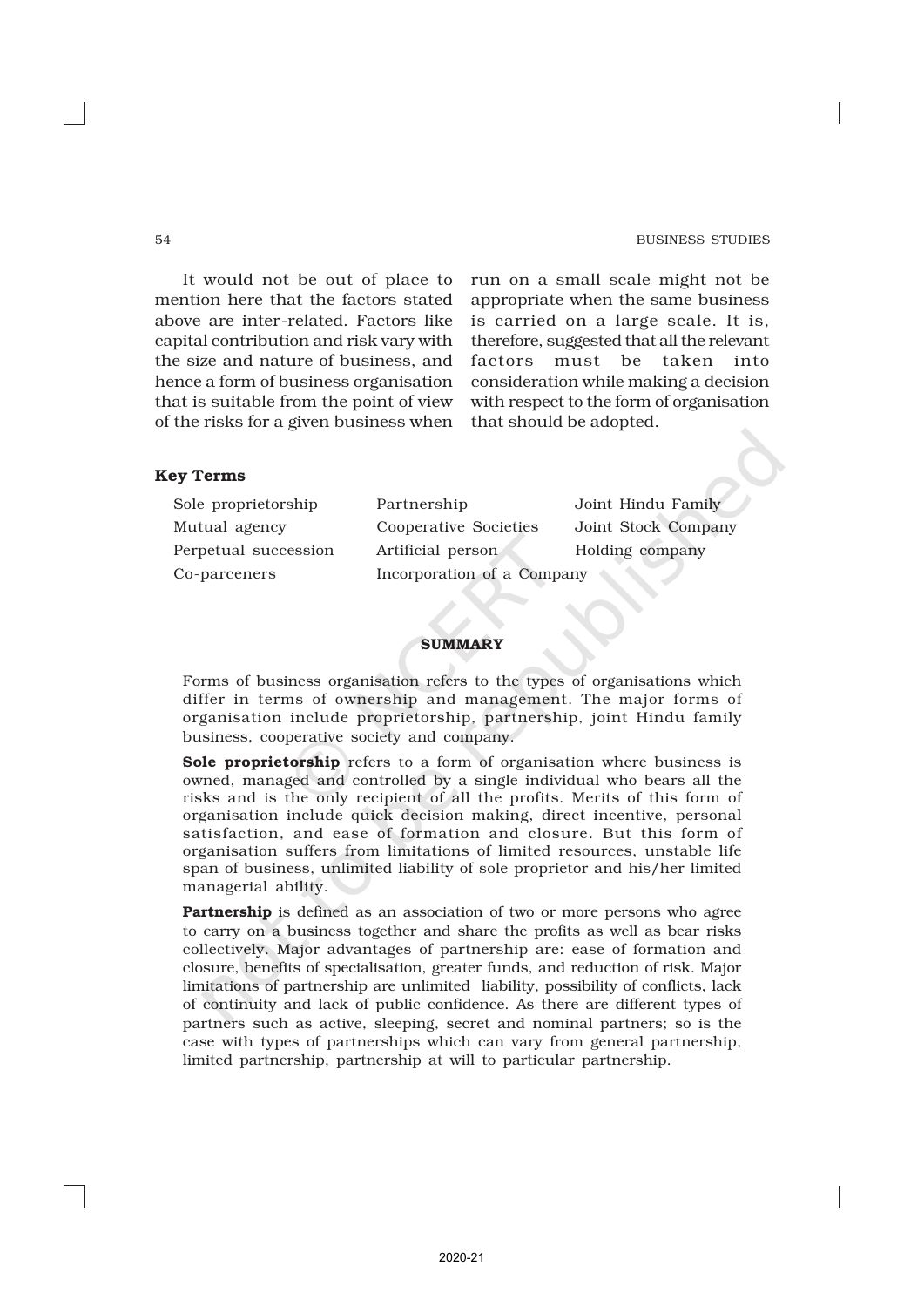**Joint Hindu family** business is a business owned and carried on by the members of a Hindu Undivided Family, which is governed by the Hindu law. *Karta* — the oldest male member of the family — controls the business. The strong points of joint Hindu family business include effective control, stability in existence, limited liability and increased loyalty among family members. But this form of organisation too suffers from certain limitations such as limited resources, lack of incentives, dominance of the *karta* and limited managerial ability.

A cooperative society is a voluntary association of persons who get together to protect their economic interests. The major advantages of a cooperative society are equality in voting, members' limited liability, stable existence, economy in operations, support from government, and ease of formation. But this form of organisation suffers from weaknesses such as limited resources, inefficiency in management, lack of secrecy, government control, and differences among members in regard to the way society should be managed and organised. Based on their purpose and nature of members, various types of societies that can be formed include: consumers cooperative society, producers cooperative society, marketing cooperative society, farmers cooperative society, credit cooperative society, and cooperative housing society.

A company, on the other hand, may be defined as an artificial person, existing only in the eyes of the law with perpetual succession and having a separate legal identity. While major advantages of a company form of organisation are members' limited liability, transfer of interest, stable existence, scope for expansion, and professional management; its key limitations are: complexity in formation, lack of secrecy, impersonal work environment, numerous regulations, delay in decision making, oligarchic management, and conflict of interests among different shareholders.

Companies can be of two types — private and public. A private company is one which restricts transfer of shares and does not invite the public to subscribe to its securities. A public company, on the other hand, is allowed to raise its funds by inviting the public to subscribe to its securities. Furthermore, there is a free transferability of securities in the case of a public company.

Choice of form of organisation: Selection of an appropriate form of organisation can be made after taking various factors into consideration. Initial costs, liability, continuity, capital considerations, managerial ability, degree of control and nature of business are the key factors that need to taken into account while deciding about the suitable form of organisation for one's business.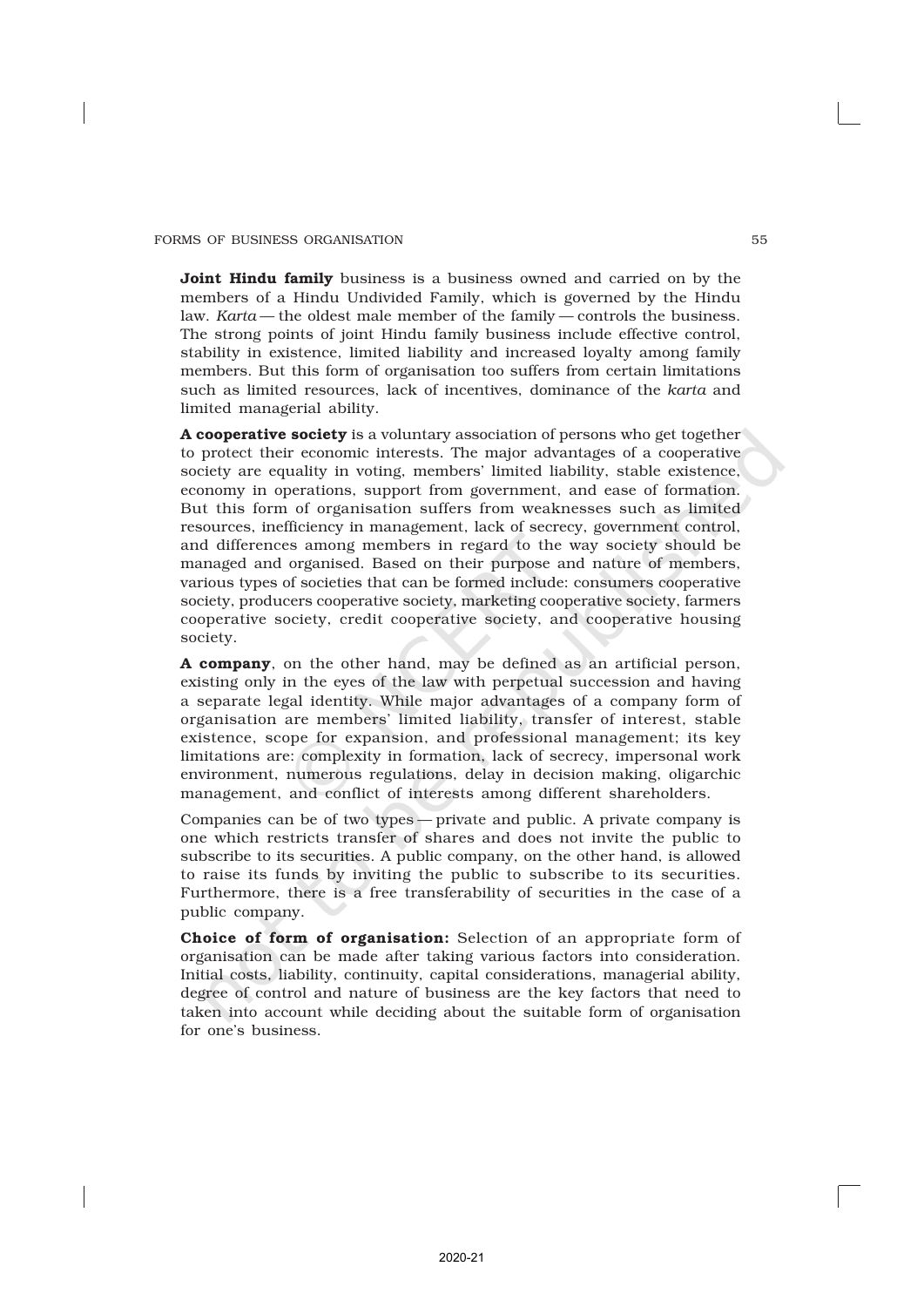#### EXERCISES

#### Short Answer Questions

- 1. Compare the status of a minor in a Joint Hindu family business with that in a partnership firm.
- 2. If registration is optional, why do partnership firms willingly go through this legal formality and get themselves registered? Explain.
- 3. State the important privileges available to a private company.
- 4. How does a cooperative society exemplify democracy and secularism? Explain.
- 5. What is meant by 'partner by estoppel'? Explain.
- 6. Briefly explain the following terms in brief.
	- (a) Perpetual succession (b) Common seal
		- (c) *Karta* (d) Artificial person
- 

### Long Answer Questions

- 1. What do you understand by a sole proprietorship firm? Explain its merits and limitation?
- 2. Why is partnership considered by some to be a relatively unpopular form of business ownership? Explain the merits and limitations of partnership.
- 3. Why is it important to choose an appropriate form of organisation? Discuss the factors that determine the choice of form of organisation.
- 4. Discuss the characteristics, merits and limitation of cooperative form of organisation. Also describe briefly different types of cooperative societies.
- 5. Distinguish between a Joint Hindu family business and partnership.
- 6. Despite limitations of size and resources, many people continue to prefer sole proprietorship over other forms of organisation? Why?

#### Application Questions

- 1. In which form of organisation is a trade agreement made by one owner binding on the others? Give reasons to support your answer.
- 2. The business assets of an organisation amount to Rs. 50,000 but the debts that remain unpaid are Rs. 80,000. What course of action can the creditors take if
	- (a) The organisation is a sole proprietorship firm
	- (b) The organisation is a partnership firm with Anthony and Akbar as partners. Which of the two partners can the creditors approach for repayment of debt? Explain giving reasons
- 3. Kiran is a sole proprietor. Over the past decade, her business has grown from operating a neighbourhood corner shop selling accessories such